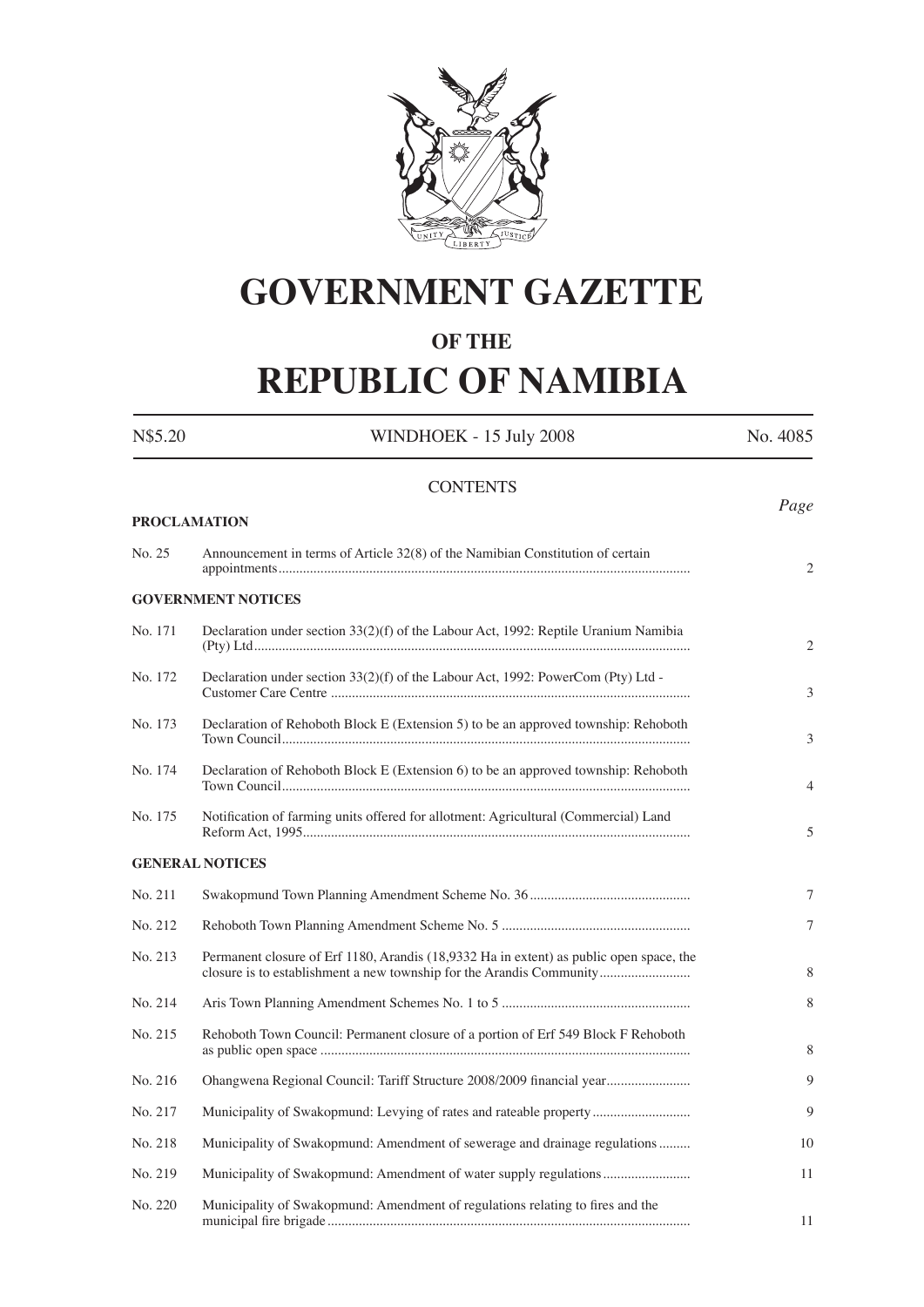| No. 221 | Municipality of Swakopmund: Amendment of standard building regulations | 12 |
|---------|------------------------------------------------------------------------|----|
| No. 222 |                                                                        | 12 |
| No. 223 |                                                                        | 14 |
| No. 224 |                                                                        | 14 |
| No. 225 |                                                                        | 15 |
| No. 226 | Municipal Council of Windhoek: Determination of bus service tariffs    | 16 |
| No. 227 |                                                                        | 17 |
| No. 228 |                                                                        | 22 |
|         |                                                                        |    |

### **Proclamation**

by the

#### **PRESIDENT OF THE REPUBLIC OF NAMIBIA**

#### No. 25 2008

#### ANNOUNCEMENT IN TERMS OF ARTICLE 32(8) OF THE NAMIBIAN CONSTITUTION OF CERTAIN APPOINTMENTS

In terms of Sub-Article (8) of Article 32 of the Namibian Constitution, I announce that I have under Sub-Article 4(a)(aa) of that Article, read with Article 82(3) of the Namibian Constitution, appointed on the recommendation of the Judicial Service Commission the following persons as Acting Judges of the Supreme Court of Namibia to consider the petition in the matter of The State v P.M. Teek:

Mr. F.D.J. Brand; Mr. K.K. Mthiyane; and Mr. P.E. Streicher.

Given under my Hand and the Seal of the Republic of Namibia at Windhoek, this 27th day of June, Two Thousand and Eight.

**HIFIKEPUNYE POHAMA President BY ORDER OF THE PRESIDENT-IN-CABINET**

# **Government Notices**

 $\overline{\phantom{a}}$  , where  $\overline{\phantom{a}}$ 

#### **MINISTRY OF LABOUR AND SOCIAL WELFARE**

No. 171 2008

DECLARATION UNDER SECTION 33(2)(F) OF THE LABOUR ACT, 1992: REPTILE URANIUM NAMIBIA (PTY) LTD

Under section 33(2)(f) of the Labour Act, 1992 (Act No. 6 of 1992), I declare the work which is to be performed in the course of operation in Reptile Uranium Namibia (Pty) Ltd to be work to which subsection (1) of that section does not apply.

 $\overline{\phantom{a}}$  , where  $\overline{\phantom{a}}$ 

**I. NGATJIZEKO MINISTER OF LABOUR AND SOCIAL WELFARE** Windhoek, 23 June 2008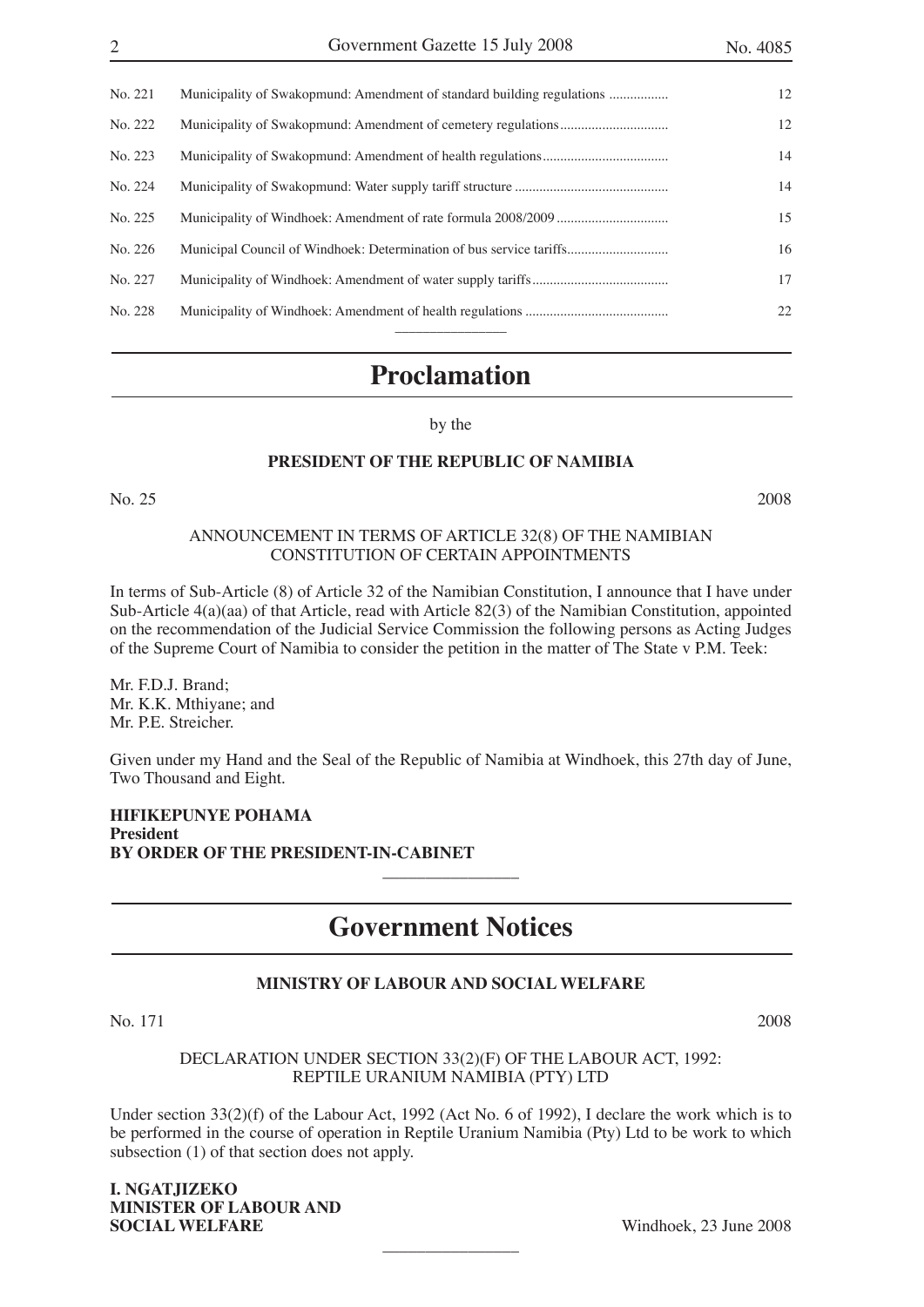#### **MINISTRY OF LABOUR AND SOCIAL WELFARE**

No. 172 2008

DECLARATION UNDER SECTION 33(2(F) OF THE LABOUR ACT, 1992: POWERCOM (PTY) LTD - CUSTOMER CARE CENTRE

The powers vested in me by section 33(2)(f) of the Labour Act, 1992 (Act No. 6 of 1992), I declare the work which is to be performed in the course of operation in PowerCom Private Limited -Customer Care Centre, to be work to which subsection (1) of that section shall not apply.

# **I. NGATJIZEKO MINISTER OF LABOUR AND**

**SOCIAL WELFARE** Windhoek, 23 June 2008

#### **MINISTRY OF REGIONAL AND LOCAL GOVERNMENT, HOUSING AND RURAL DEVELOPMENT**

 $\overline{\phantom{a}}$  , where  $\overline{\phantom{a}}$ 

No. 173 2008

#### DECLARATION OF REHOBOTH BLOCK E (EXTENSION 5) TO BE AN APPROVED TOWNSHIP: REHOBOTH TOWN COUNCIL

In terms of section 13 of the Townships and Divisions of Land Ordinance, 1963 (Ordinance No. 11 of 1963), I declare the area situated on Portion 51 of the farm Rehoboth Dorpsgronde No. 302 in the Registration Division "M" and represented by General Plan No. M 121 (S.G. No. A 934/2003) to be an approved township.

The conditions, subject to which the application for permission to establish the township concerned has been granted, are set out in the Schedule in terms of the said section 13.

#### **J. EKANDJO MINISTER OF REGIONAL AND LOCAL GOVERNMENT, HOUSING AND RURAL DEVELOPMENT** Windhoek, 17 June 2008

#### **SCHEDULE**

#### **1. Name of township**

The name of the township is Rehoboth Block E (Extension 5).

#### **2. Composition of Township**

The township comprises 361 erven numbered 1492 to 1852 and the remainder streets, as indicated on General Plan No. M 121 (S.G. No. A 934/2003).

#### **3. Reservation of erven**

Erven numbered 1560, 1561, 1695 and 1835 are reserved for the Local Authority Council of Rehoboth for purposes of public open space.

#### **4. Conditions of title**

The following conditions must be registered in favour of the Local Authority Concil of Rehoboth agains the title deeds of all erven expect the erven referred to in paragraph 3:

"(a) The erf may only be used or occuppied for purposes which are in accordance with, and the use or occupation of the erf must at all times be subject to, the provisions of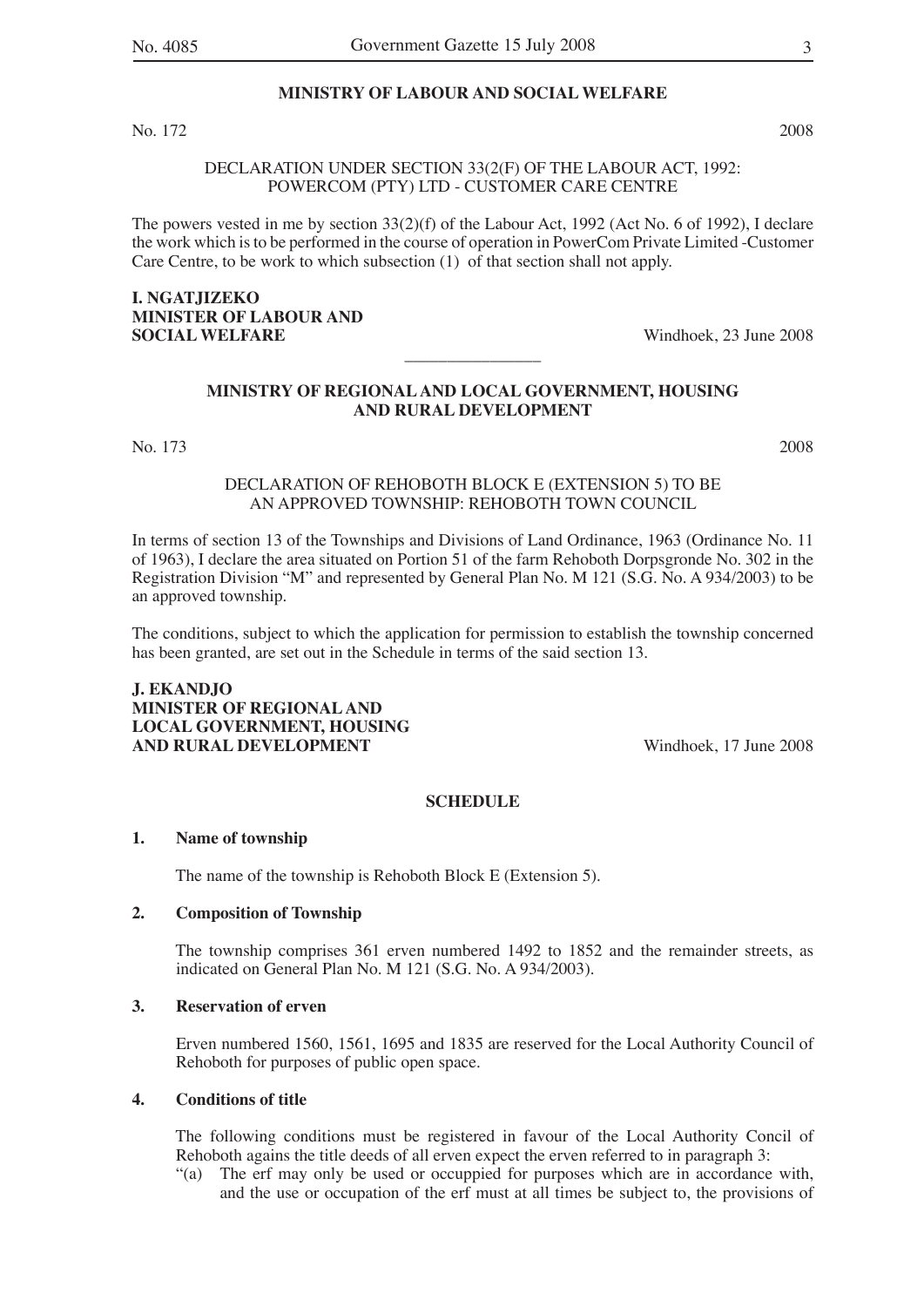the Rehoboth Town Planning Scheme, prepared and approved in terms of the Town Planning Ordinance 1954, (Ordinance No. 18 of 1954).

(b) The building value of the main building, excluding the outbuildings, to be constructed on the erf must be at least two times the valuation of the erf by the Local Authority.".

#### **MINISTRY OF REGIONAL AND LOCAL GOVERNMENT, HOUSING AND RURAL DEVELOPMENT**

 $\overline{\phantom{a}}$  , where  $\overline{\phantom{a}}$ 

#### No. 174 2008

#### DECLARATION OF REHOBOTH BLOCK E (EXTENSION 6) TO BE AN APPROVED TOWNSHIP: REHOBOTH TOWN COUNCIL

In terms of section 13 of the Townships and Division of Land Ordinance, 1963 (Ordinance No. 11 of 1963), I declare the area situated on Portion 52 of the Farm Rehoboth Dorpsgronde No. 302 in the Registration Division "M" and represented by General Plan No. M 122 (S.G NO. A936/2003) to be an approved township.

The conditions, subject to which the application for permission to establish the township concerned has been granted, are set out in the Schedule below in terms of the said section 13.

#### **J. EKANDJO MINISTER OF REGIONAL AND LOCAL GOVERNMENT, HOUSING AND RURAL DEVELOPMENT** Windhoek, 17 June 2008

#### **SCHEDULE**

#### **1. Name of township**

The name of the township is Rehoboth Block E (Extension 6).

#### **2. Composition of Township**

The township comprises 359 erven numbered 1853 to 2211 and the remainder streets, as indicated on General Plan No. M 122 (S.G. No. A 936/2003).

#### **3. Reservation of erven**

Erven numbered 2204 up to and including 2211 are reserved for the Local Authority Council of Rehoboth for purposes of public open spaceS.

#### **4. Conditions of title**

The following conditions must be registered in favour of the Local Authority Concil of Rehoboth against the title deeds of all erven expect expect erven 2204 up to and including 2211 referred to in paragraph 3:

- "(a) The erf may only be used or occuppied for purposes which are in accordance with, and the use or occupation of the erf must at all times be subject to, the provisions of the Rehoboth Town Planning Scheme, prepared and approved in terms of the Town Planning Ordinance 1954, (Ordinance No. 18 of 1954).
- (b) The building value of the main building, excluding the outbuildings, to be constructed on the erf must be at least two times the valuation of the erf by the Local Authority.".

 $\overline{\phantom{a}}$  , where  $\overline{\phantom{a}}$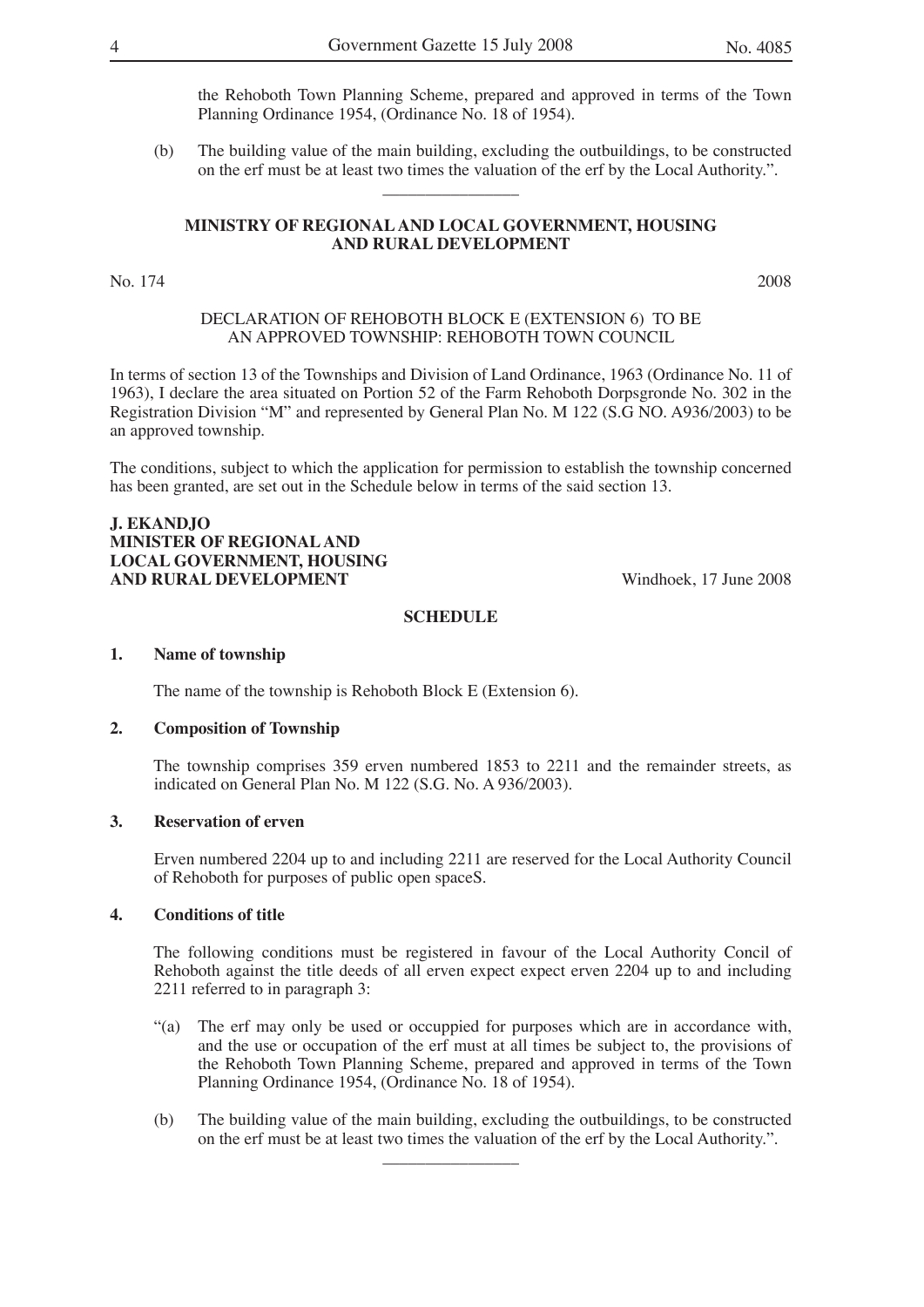#### **MINISTRY OF LANDS AND RESETTLEMENT**

No. 175 2008

#### NOTIFICATION OF FARMING UNITS OFFERED FOR ALLOTMENT: AGRICULTURAL (COMMERCIAL) LAND REFORM ACT, 1995

In terms of section 39 of the Agricultural (Commercial) Land Reform Act, 1995 (Act No. 6 of 1995)  $I -$ 

- (a) make known that copies of the allotment plans approved in respect of the farming units referred to in the Schedule will be available for public inspection at the places and time indicated in the Schedule; and
- (b) invite applications for the allotment of those farming units.

#### **A.G. !NARUSEB MINISTER OF LANDS AND RESETTLEMENT** Windhoek, 24 June 2008

#### **SCHEDULE**

#### **1. Location and description of farming unit offered for allotment:**

| <b>Region</b> | <b>District</b>   | <b>Name of Farm</b>                                 | Number of<br>farming<br>units<br><b>Offered for</b><br>allotment | Size in hectare (ha)<br>of farming units                                                                                | Land use of farming units                                                                       |
|---------------|-------------------|-----------------------------------------------------|------------------------------------------------------------------|-------------------------------------------------------------------------------------------------------------------------|-------------------------------------------------------------------------------------------------|
| Khomas        | Windhoek          | Bonna No. 230                                       | Single Unit                                                      | Measuring 5105                                                                                                          | Large and Small Stock farming                                                                   |
| Otjozondjupa  | Groot-<br>fontein | Edinburgh<br>No. 717 &<br>Duenkirchen<br>No. 716    | 3                                                                | Unit A Measuring<br>1213.0268 ha<br>(Homestead)<br>Unit B Measuring<br>1149.9488 ha<br>Unit C Measuring<br>1140.7192 ha | Large and Small Stock farming<br>Large and Small Stock farming<br>Large and Small Stock farming |
| Karas         | Lüderitz          | Remaining<br>extent of farm<br>Noethylei No.<br>190 | Single Unit                                                      | Measuring 7999 ha                                                                                                       | <b>Small Stock Farming</b>                                                                      |
| Karas         | Lüderitz          | Portion 1<br>of the farm<br>Noethylei No.<br>190    | Single Unit                                                      | Measuring 8486 ha                                                                                                       | <b>Small Stock Farming</b>                                                                      |

#### **2. Public inspection of allotment plans:**

The allotment plans in respect of the farming units offered for allotment are available during office hours for public inspection at the offices referred to in paragraph 3(c) for a period of 30 days from the date of publication of this notice in the *Gazette.*

#### **3. Application for allotment of farming unit:**

(a) An application for allotment of a farming unit must be made on the prescribed form obtainable from any of the offices mentioned in paragraph 3(c).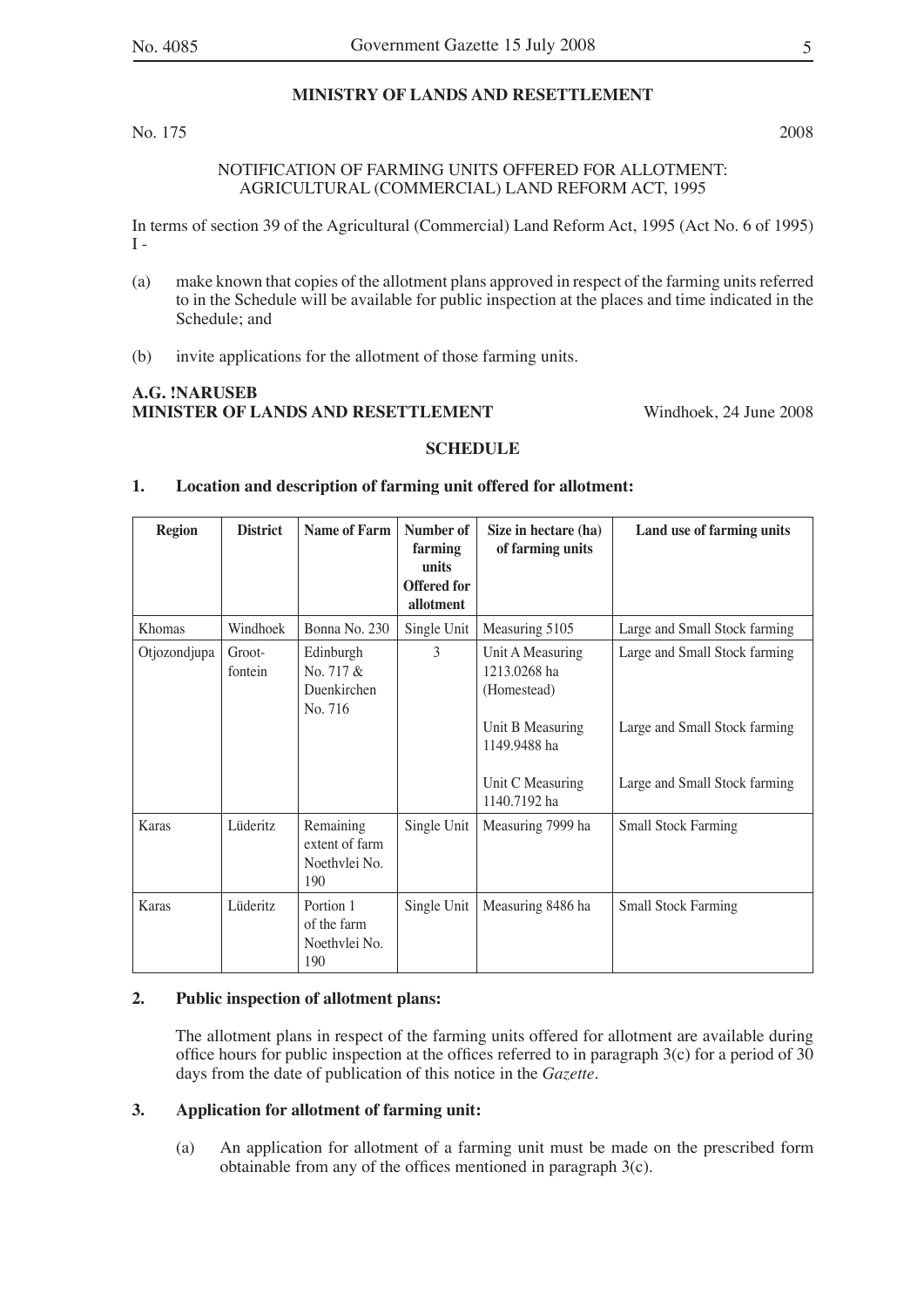- (b) In case of project development by a company or co-operative a duly completed application form must be accompanied by the detailed project proposal and a certified copy of the registration certificate of proof of registration of the company or the co-operative.
- (c) A duly completed application form must be delivered at or forwarded to any of the offices mention below and is to reach such office on or before the expiry of 30 days from the date of publication of this notice in the *Gazette*.

#### **Physical Address: Postal Address:**

The Deputy Director<br>
Resettlement Division<br>
Resettlement Division<br>
Resettlement Division Resettlement Division<br>
2nd Floor, BRB, Building<br>
Private Bag 13343 2nd Floor, BRB, Building Private Bag 133434 Private Bag 133434 Private Bag 133434 Private Bag 133434 Private Bag 133434 Private Bag 133434 Private Bag 133434 Private Bag 133434 Private Bag 133434 Private Bag 1344 Garten Street Windhoek

The Regional Governor<br>
Khomas Regional Council<br>
P O Box 3379 Khomas Regional Council PO Box 3<br>Windhoek Windhoek Windhoek Windhoek

The Regional Governor<br>
The Regional Governor<br>
The Government Building<br>
Private Bag 2277 The Government Building Private B<br>
Private Bag 22777<br>
Robabis Gobabis Gobabis

Main Street P O Box 11196<br>Tsumeb Tsumeb Tsumeb Tsumeb Tsumeb

The Regional Governor<br>
Government Building<br>
The Regional Governor<br>
Private Bag 35002 Government Building<br>
Katima Mulilo<br>
Katima Mulilo<br>
Katima Mulilo Katima Mulilo

The Regional Governor<br>
Government Building<br>
The Regional Governor<br>
P O Box 384 Government Building<br>
Reetmanshoop<br>
Reetmanshoop<br>
Reetmanshoop Keetmanshoop Keetmanshoop

The Regional Governor<br>
Government Building<br>
The Regional Governor<br>
Private Bag 321 Government Building<br>
Mariental Private Bag 321<br>
Mariental Private Bag 321 **Mariental** 

Government Building<br>
Hospital Street<br>
Otijwarongo Hospital Street Otjiwarongo

The Regional Governor<br>
Government Building<br>
The Regional Governor<br>
Private Bag 5543 Government Building Private Bag 5543 Oshakati

Government Building Private<br>
Opuwo<br>
Opuwo<br>
Opuwo Opuwo

The Regional Governor<br>
Government Building<br>
The Regional Governor<br>
Private Bag 2082 Government Building Private<br>Rundu Rundu Rundu Rundu

The Regional Governor<br>
Government Building<br>
The Regional Governor<br>
Private Bag 523 Government Building Private<br>
Private<br>
Outapi<br>
Outapi **Outapi** 

The Regional Governor<br>
Main Street<br>
P O Box 11196

The Regional Governor<br>
Government Building<br>
P O Box 1682

The Regional Governor<br>
Government Building<br>
The Regional Governor<br>
Private Bag 502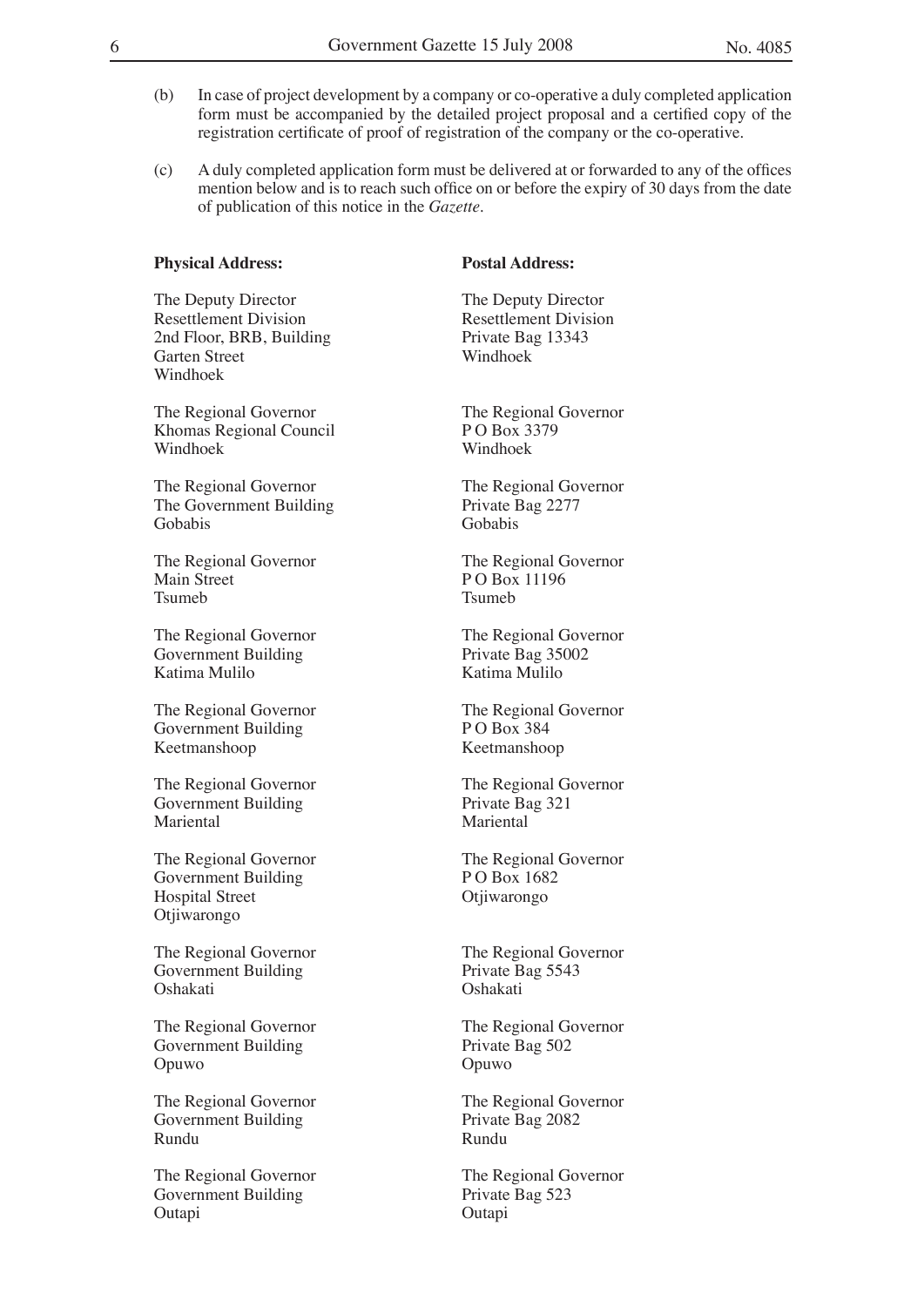The Regional Governor<br>
Akasia Builing, Mittel Street<br>
Private Bag 1230 Akasia Builing, Mittel Street Private Bag 12<br>Swakopmund Swakopmund Swakopmund

Government Building<br>
Eenhana<br>
Eenhana<br>
Eenhana Eenhana

The Regional Governor<br>
Government Building<br>
The Regional Governor<br>
Private Bag 2032

#### **4. Minimum qualifications required to qualify for allotment**

An applicant (other than a company or close corporation contemplated in section 41(7) of the Agricultural (Commercial) Land Reform Act, 1995 (Act No. 6 of 1995) must be a Namibian citizen who -

- (a) is 18 years of age or older;
- (b) has a background or interest in agriculture or related enterprises;
- (c) has been socially, economically, or educationally disadvantaged by pas discriminatory laws or practices;
- (d) has relinquished any right in respect of agricultural land.

#### **5. Rent payable in respect of farming units**

A farming unit is to be leased for 99 years. The approximate rent payable in respect of farming unit so leased for livestock farming, shall be determinate by the Minister, on the recommendation of the commission, based on the value of the farming unit.

#### **6. Lease Agreement**

A successful applicant must enter into a lease agreement with the Minister of Lands and Resettlement.

# **General Notices**

 $\overline{\phantom{a}}$  , where  $\overline{\phantom{a}}$ 

No. 211 2008

#### SWAKOPMUND TOWN PLANNING AMENDMENT SCHEME NO. 36

Notice is hereby given in terms of Section 23 of the Town Planning Ordinance 1954, (Ordinance 18 of 1954), as amended, that the Swakopmund Town Planning Amendment Scheme No. 36, has been submitted to the Minister of Regional and Local Government and Housing for approval.

Copies of the Swakopmund Town Planning Amendment Scheme No. 36 and the maps, plans, documents and other relevant matters are lying for inspection during office hours at the Municipality of Swakopmund and also at the Namibia Planning Advisory Board (NAMPAB), Ministry of Regional and Local Government, Housing and Rural Development, 2nd Floor, Room 234, GRN Office Park, Windhoek.

Any person who wishes to object to the approval of Swakopmund Town Planning Amendment Scheme No. 36, should lodge objections in writing to the Secretary, Namibia Planning Advisory Board (NAMPAB), Private Bag 13289, Windhoek on or before 1 September 2008.

 $\overline{\phantom{a}}$  , where  $\overline{\phantom{a}}$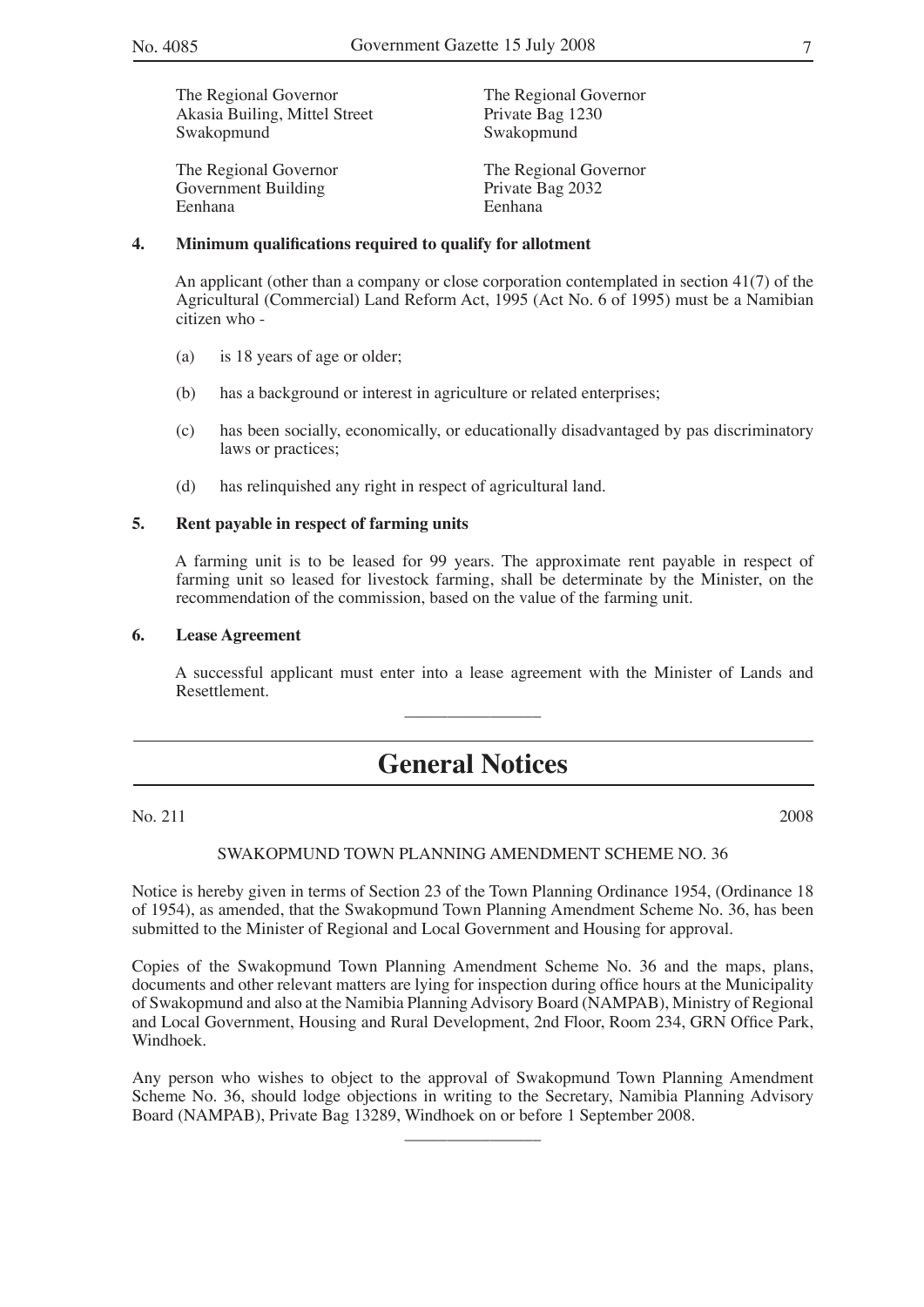No. 212 2008

#### REHOBOTH TOWN PLANNING AMENDMENT SCHEME NO. 5

Notice is hereby given in terms of Section 23 of the Town Planning Ordinance 1954, (Ordinance 18 of 1954), as amended, that the Rehoboth Town Planning Amendment Scheme No. 5, has been submitted to the Minister of Regional and Local Government and Housing for approval.

Copies of the Rehoboth Town Planning Amendment Scheme No. 5 and the maps, plans, documents and other relevant matters are lying for inspection during office hours at the Rehoboth Town Council and also at the Namibia Planning Advisory Board (NAMPAB), Ministry of Regional and Local Government, Housing and Rural Development, 2nd Floor, Room 234, GRN Office Park, Windhoek.

Any person who wishes to object to the approval of the Town Planning Amendment Scheme, should lodge objections in writing to the Secretary, Namibia Planning Advisory Board (NAMPAB), Private Bag 13289, Windhoek on or before 1 September 2008.

 $\overline{\phantom{a}}$  , where  $\overline{\phantom{a}}$ 

No. 213 2008

#### PERMANENT CLOSURE OF ERF 1180, ARANDIS (18.9332 HA IN EXTENT) AS "PUBLIC OPEN SPACE", THE CLOSURE IS TO ESTABLISH A NEW TOWNSHIP FOR THE ARANDIS **COMMUNITY**

Notice is hereby given in terms of Section 50(1)(a)(ii) of the Local Authorities Act of 1992 (Act No. 23 of 1992), that the Arandis Town Council proposes to permanently close Erf 1180, Arandis (18.9332 ha) as a "Public Open Space", as indicated on the locality plan, which lies for inspection during normal office hours at the offices of the Arandis Town Council.

Also please take note that any person objecting against the permanent closure as indicated above may lodge an objection together with the grounds thereof, with the Chief Executive Officer, Arandis Town Council and or Stubenrauch Planning Consultants cc, in writing before or on 30 July 2008.

| Applicant: Stubenrauch Planning Consultants | The Chief Executive Officer |
|---------------------------------------------|-----------------------------|
| PO Box 11869                                | Arandis Town Council        |
| Windhoek                                    | PO Box 471                  |
| Tel: 061-251189                             | <b>Arandis</b>              |
|                                             |                             |

No. 214 2008

#### ARIS TOWN PLANNING AMENDMENT SCHEMES NO. 1 TO 5

Notice is hereby given in terms of Section 17 of the Town Planning Ordinance No. 18 of 1954 as amended that the Khomas Regional Council intends submitting for approval with the Namibia Planning Advisory Board certain amendments to the Aris Town Planning Scheme.

The amendments will include the rezoning and reservation of land.

The Honourable Minister of Regional and Local Government, Housing and Rural Development have granted approval for the compilation and submission of Aris Town Planning Amendment Schemes No. 1 to  $\overline{5}$ .

 $\overline{\phantom{a}}$  , where  $\overline{\phantom{a}}$ 

The Chief Executive Officer Khomas Regional Council PO Box 3379 Windhoek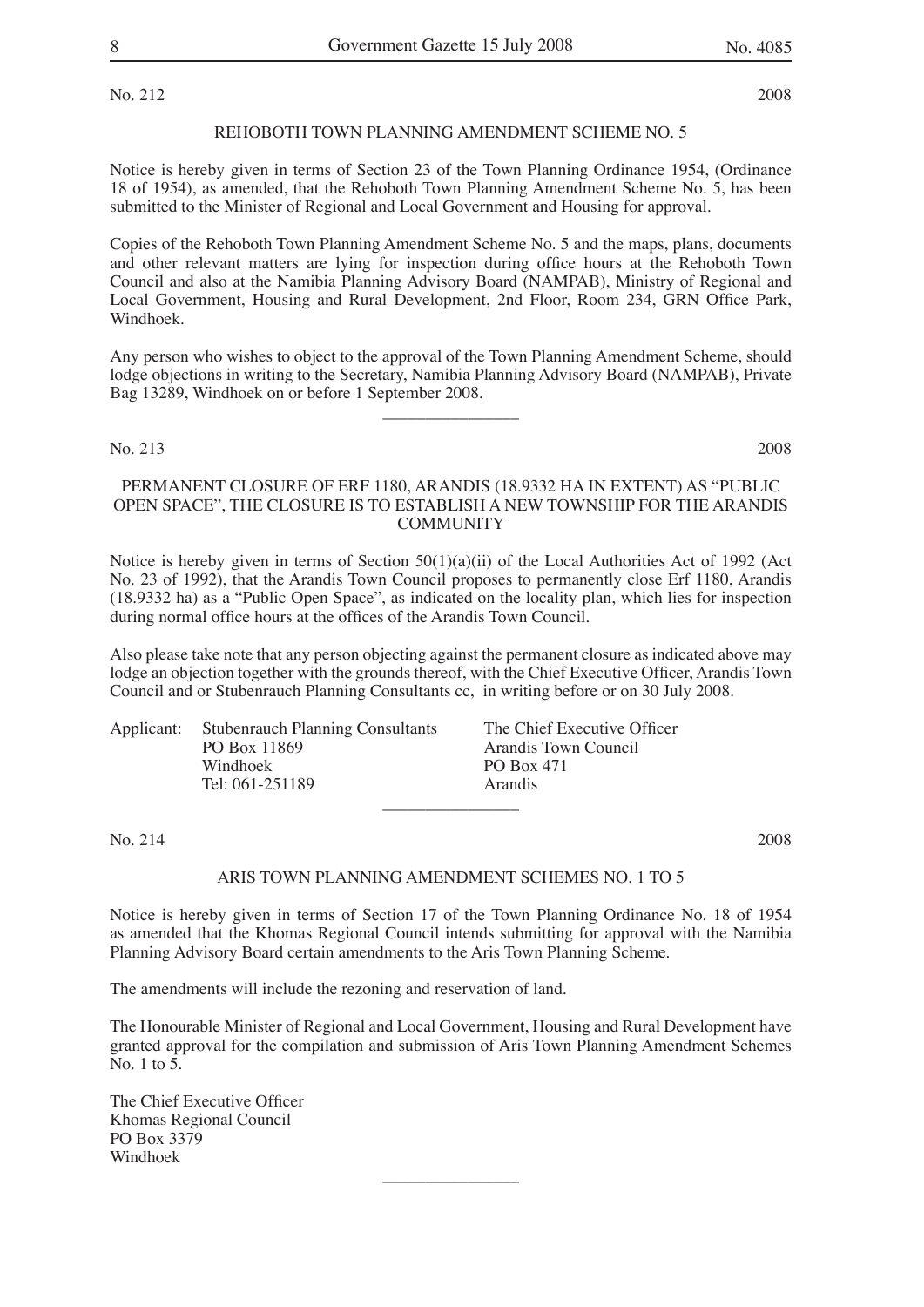#### **REHOBOTH TOWN COUNCIL**

No. 215 2008

#### PERMANENT CLOSURE OF A PORTION OF ERF 549 BLOCK F REHOBOTH AS PUBLIC OPEN SPACE

Notice is hereby given in terms of article 50(3)(a) of the Local Authorities Act of 1992 (Act No. 23 of 1992) that the Rehoboth Town Council proposes to close permanent a Portion of Erf 549, Block F, Rehoboth as Public Open Space, as indicated on locality plan which lies for inspection during office hours at the offices of Rehoboth Town council, Niklaas Olivier Street.

#### PERMANENT CLOSURE OF A PORTION OF ERF 549 BLOCK F REHOBOTH AS PUBLIC OPEN SPACE

Objections to the proposed closing are to be served with the Chief Executive Officer: Rehoboth Town Council, Private Bag 2500, Rehoboth, within 14 days after the appearance of this notice in accordance with Article  $50(3)(a)(iv)$  of the above Act.

#### **T. JANKOWSKI CHIEF EXECUTIVE OFFICER**

#### **OHANGWENA REGIONAL COUNCIL**

 $\overline{\phantom{a}}$  , where  $\overline{\phantom{a}}$ 

No. 216 2008

#### TARIFF STRUCTURE 2008/2009 FINANCIAL YEAR

The Ohangwena Regional Council has under Section 33(1)(b) of the Regional Council Act of 1992 (Act No. 22 of 1992) as amended, amend the charges fees and other money payable in respect of services rendered by the Council as set out in the schedule, with effect from 1st April 2008.

#### SCHEDULE

| <b>Tariff Description</b>          | <b>Existing Tariff</b><br>2007/2008 | Increase/<br>Decrease<br>In $%$ | Proposed Tariff<br>2008/2009 |  |
|------------------------------------|-------------------------------------|---------------------------------|------------------------------|--|
| Water:                             |                                     |                                 |                              |  |
| Basic Charges: Residential         | 28.60                               | $\Omega$                        | 28.60                        |  |
| <b>Business</b>                    | 99.00                               | 0                               | 99.00                        |  |
| Churches/Charity                   | 28.60                               | $\Omega$                        | 28.60                        |  |
| Unit Charges                       |                                     |                                 |                              |  |
| Per Cubic Meter                    | 6.75                                | 16%                             | 7.80                         |  |
| <b>Connection Fees: Business</b>   | 275.00                              | $\Omega$                        | 275.00                       |  |
| Residential                        | 250.00                              | $\Omega$                        | 250.00                       |  |
| <b>Reconnection Fees: Business</b> | 287.00                              | $\Omega$                        | 287.00                       |  |
| Residentional                      | 100.00                              | $\Omega$                        | 495.00                       |  |
| Water Deposit: Business            | 495.00                              | $\Omega$                        | 100.00                       |  |
| Residential                        | 100.00                              | $\Omega$                        | $\theta$                     |  |
| Sewerage:                          |                                     |                                 |                              |  |
| <b>Basic: Business</b>             | 18.75                               | 7%                              | 20.00                        |  |
| Residential                        | 12.50                               | $\Omega$                        | 12.50                        |  |

 $\overline{\phantom{a}}$  , where  $\overline{\phantom{a}}$ 

**APPROVED BY ORDER OF COUNCIL CHAIRPERSON OF THE COUNCIL**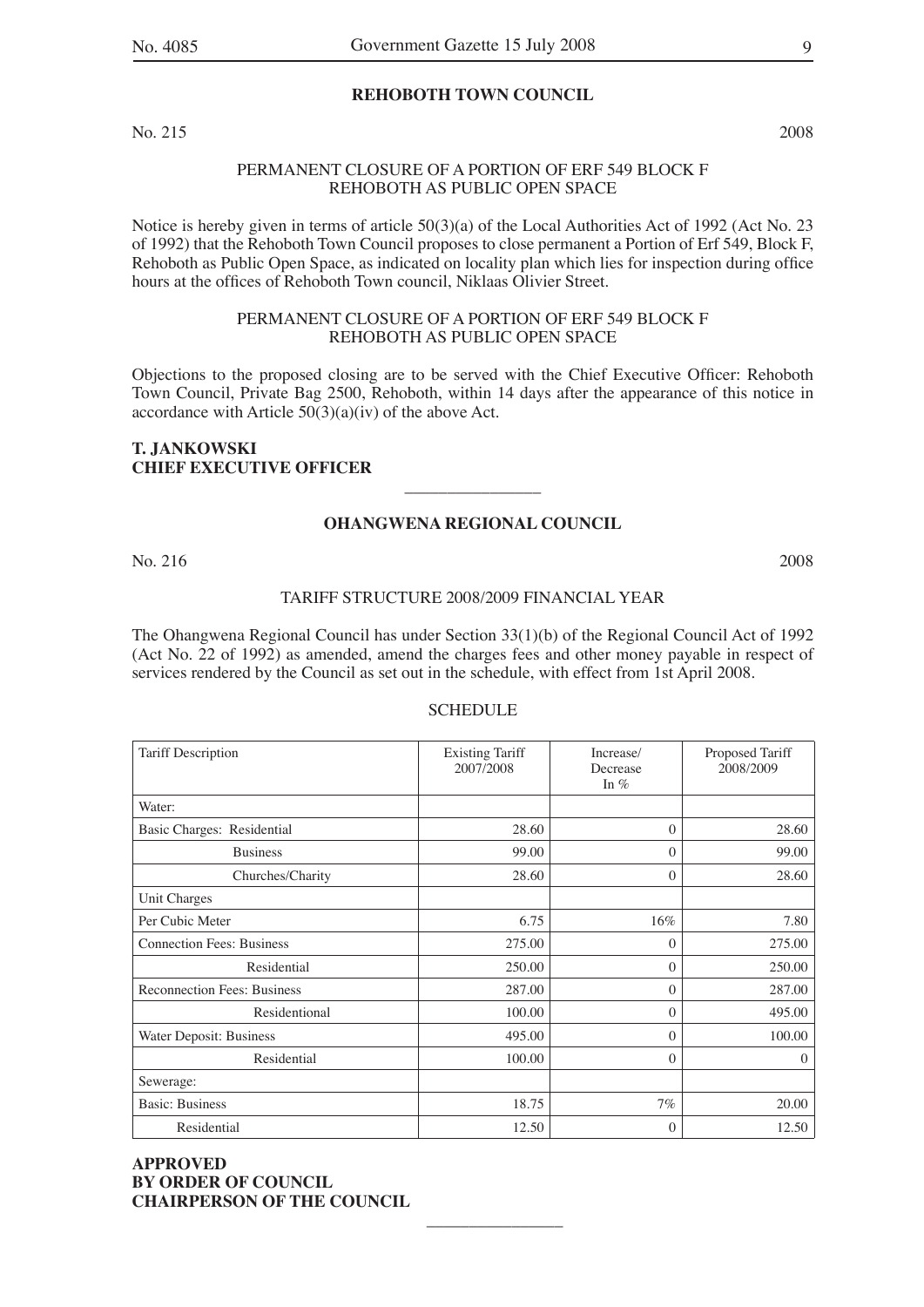#### **MUNICIPALITY OF SWAKOPMUND**

No. 217 2008

#### LEVYING OF RATES AND RATEABLE PROPERTY

The Council of the Municipality of Swakopmund under Section 73(1) of the Local Authorities Act, 1992 (Act No. 23 of 1992) as amended, determines the rates payable in respect of the rateable property for the financial year ending 30 June 2009 as set out in the Schedule.

#### **SCHEDULE**

#### 1. ALL ERVEN IN TOWNSHIPS

- (a) On the site value of rateable property N\$0.016380 cent per dollar of such value per annum.
- (b) On the improvement value of rateable property N\$0.007560 cent per dollar of such value per annum.

#### 2. SMALL HOLDINGS

- (a) Business:
	- (i) On site value: N\$0.044700, less 40% per dollar per year
	- (ii) On improvement value:N\$0.0009000, less 40% per dollar per year.
- (b) Agriculture:
	- (i) On site value: N\$0.004380, less 40% per dollar per year
	- (ii) On improvement value:N\$0.001716, less 40% per dollar per year.

#### **BY ORDER OF THE COUNCIL**

#### **G.N. SHITALENI CHAIRPERSON OF COUNCIL** Swakopmund, 24 April 2008

#### **MUNICIPALITY OF SWAKOPMUND**

 $\overline{\phantom{a}}$  , where  $\overline{\phantom{a}}$ 

No. 218 2008

#### AMENDMENT OF SEWERAGE AND DRAINAGE REGULATIONS

The Council of the Municipality of Swakopmund under Section 30(1)(U) of the Local Authorities Act, 1992 (Act No. 23 of 1992) as amended further amends the Sewerage and Drainage Regulations promulgated under Government Notice 99 of 1996, as set out in the Schedule.

#### **SCHEDULE**

- 1. Item 1 of the first schedule is hereby amended by the substitution
	- (a) for subparagraphs  $(i)$ ,  $(vi)$ ,  $(vii)$  and  $(viii)$ 
		- In column 2 for the amount "N\$53.40" of the amount "N\$56.00".
		- In column 3 for the amount "N\$1.60" of the amount "N\$1.65".
	- (b) for subparagraphs (ii), (iii), (iv), (v), (ix), (x), (xi), (xii) and (xiii)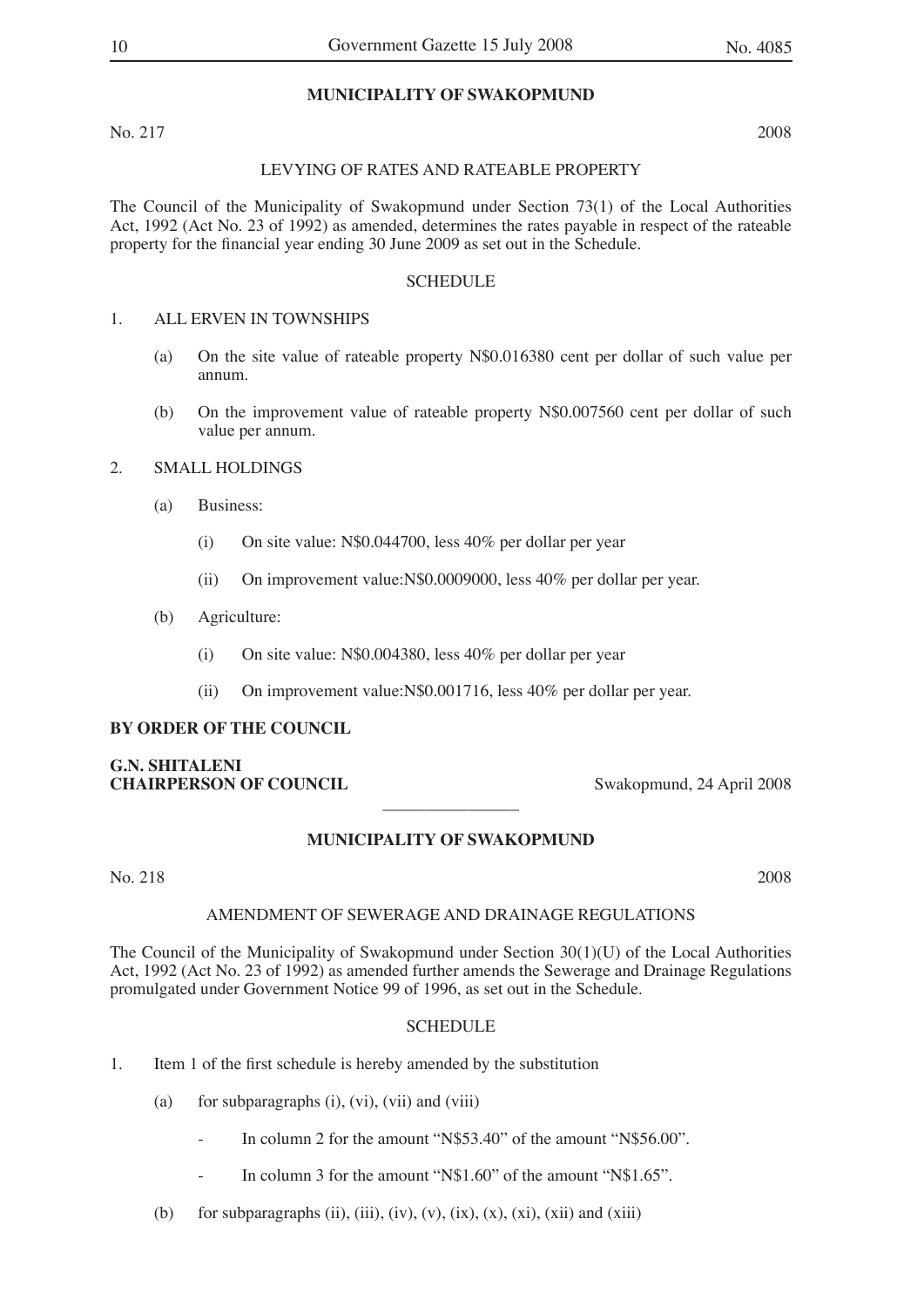- In column 2 for the amount "N\$64.00" of the amount "N\$67.00".
- In column 3 for the amount "N\$2.20" of the amount "N\$2.30".
- (c) for subparagraph (xiv)
	- In column 2 for the amount "N\$49.70" of the amount "N\$52.00".

#### **BY ORDER OF THE COUNCIL**

#### **G.N. SHITALENI CHAIRPERSON OF COUNCIL** Swakopmund, 24 April 2008

#### **MUNICIPALITY OF SWAKOPMUND**

 $\overline{\phantom{a}}$  , where  $\overline{\phantom{a}}$ 

No. 219 2008

#### AMENDMENT OF WATER SUPPLY REGULATIONS

The Council of the Municipality of Swakopmund under section 30(1)(u) of the Local Authorities Act, 1992 (Act No. 23 of 1992) as amended further amends the Water Supply Regulations promulgated under Government Notice 269 of 1947, as set out in the Schedule:

#### **SCHEDULE**

- A. Schedule B is hereby amended –
- 1. In sub-item  $1(a)(i)$  for the amount "N\$44.00" of the amount "N\$45.10".
- 2. In sub-item  $1(a)(ii)$  for the amount "N\$1.30" of the amount "N\$1.45".
- 3. In sub-items  $1(b)$  (i) (aa),(bb) and (cc) for the amounts "N\$8.55", "N\$11.00" and "N\$15.90" of the amounts "N\$8.75", "N\$11.30" and "N\$16.30".
- 4. In sub-item 1(b)(ii) (aa), (bb) for the amount "N\$6.30" and "N\$8.10" of the amount "N\$6.45" and "N\$8.30".
- 5. In sub-items 2 (a) (i), (ii), (iii), (iv), (v), (vi), (vii) and (viii) for the amounts "N\$1.30", "N\$2.40", "N\$4.40", "N\$6.00", "N\$8.00", "N\$9.50", "N\$12.00" and "N\$28.00", for the amounts "N\$1.45", "N\$2.65", "N\$4.85", "N\$6.60", "N\$8.80", "N\$10.45", "N\$13.20" and "N\$30.80".
- 6. by the substitution in sub-item 5 for the amount "N\$350.00" of the amount "N\$150.00".
- 7. by the substitution in sub-item 10 for the amount "N\$8.00" of the amount "N\$8.75".
- 8. by the substitution in sub-item 11 for the amount "N\$44.00" of the amount "N\$45.10".

 $\overline{\phantom{a}}$  , where  $\overline{\phantom{a}}$ 

#### **BY ORDER OF THE COUNCIL**

**G. N. SHITALENI CHAIRPERSON OF COUNCIL** Swakopmund, 24 April 2008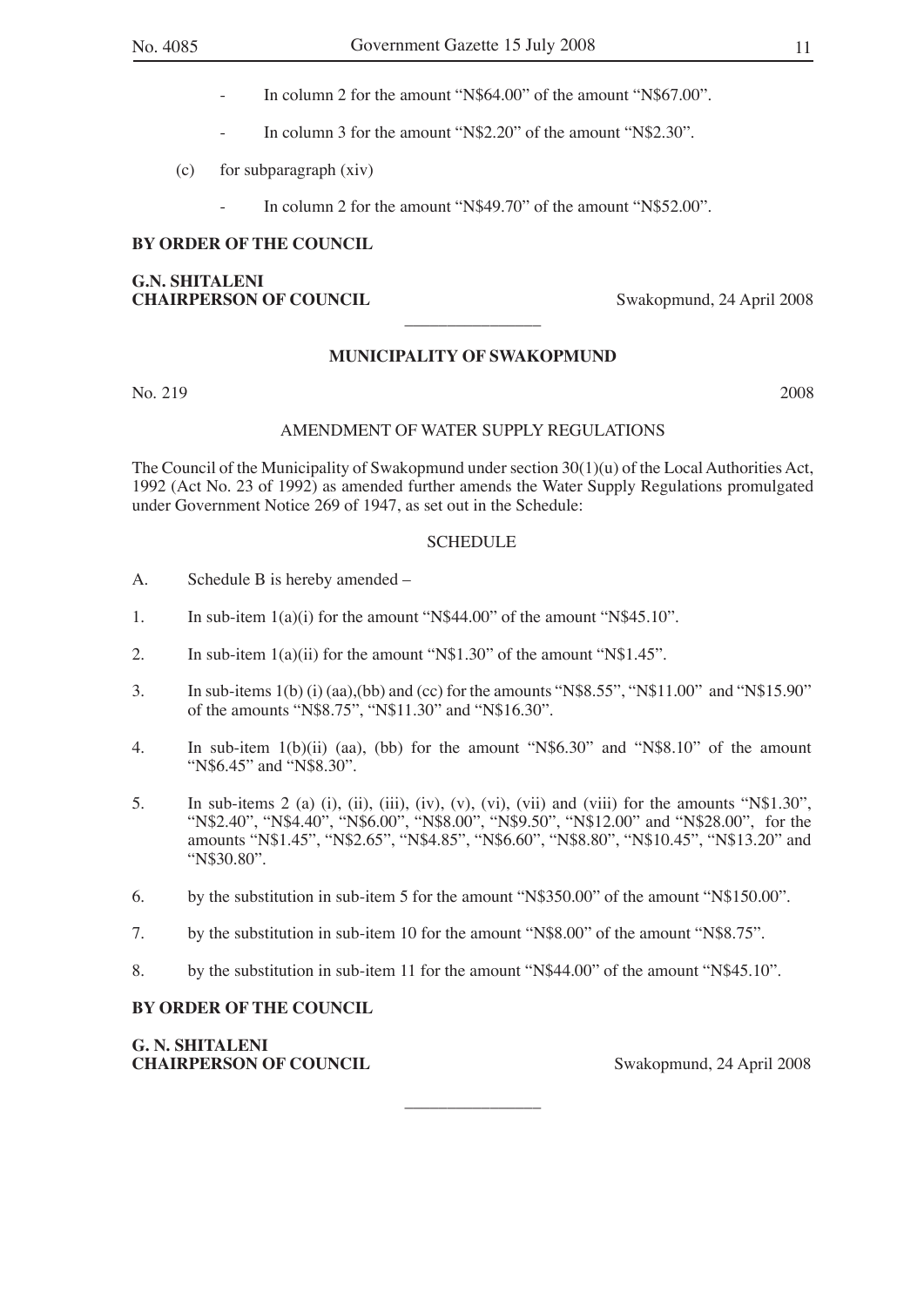#### **MUNICIPALITY OF SWAKOPMUND**

No. 220 2008

#### AMENDMENT OF REGULATIONS RELATING TO FIRES AND THE MUNICIPAL FIRE BRIGADE

The Council of the Municipality of Swakopmund under section  $30(1)(u)$  of the Local Authorities Act, 1992 (Act 23 of 1992) as amended further amends the Regulations Relating to Fires and the Municipal Fire Brigade promulgated under Government Notice No. 123 of 1962, as set out in the -

#### FEES FOR SERVICES RENDERED

1. In sub-item (e) (ii) for the amount "N\$10.00" of the amount "N\$11.00".

2. In sub-item (e) (iii) for the amount "N\$15.00" of the amount "N\$16.50".

#### **BY ORDER OF THE COUNCIL**

#### **G. N. SHITALENI CHAIRPERSON OF COUNCIL** Swakopmund, 24 April 2008

#### **MUNICIPALITY OF SWAKOPMUND**

 $\overline{\phantom{a}}$  , where  $\overline{\phantom{a}}$ 

No. 221 2008

#### AMENDMENT OF STANDARD BUILDING REGULATIONS

The Council of the Municipality of Swakopmund, under section  $30(1)(u)$  of the Local Authorities Act, 1992 (Act No. 23 of 1992) as amended further amends the Standard Building Regulations promulgated under Government Notice 21 of 15 February 1975 (Government Gazette No 3448 as set out in the schedule:

#### SCHEDULE

1. In sub-item (b) (iv) for the amount "N\$88.00" of the amount "N\$96.80".

#### **BY ORDER OF THE COUNCIL**

**G. N. SHITALENI CHAIRPERSON OF COUNCIL** Swakopmund, 24 April 2008

#### **MUNICIPALITY OF SWAKOPMUND**

 $\overline{\phantom{a}}$  , where  $\overline{\phantom{a}}$ 

No. 222 2008

#### AMENDMENT OF CEMETERY REGULATIONS

The Council of the Municipality of Swakopmund under section  $30(1)(u)$  of the Local Authorities Act, 1992 (Act No. 23 of 1992) as amended further amends the Cemetery Regulations promulgated under Government Notice 91 of 1981, as set out in the Schedule: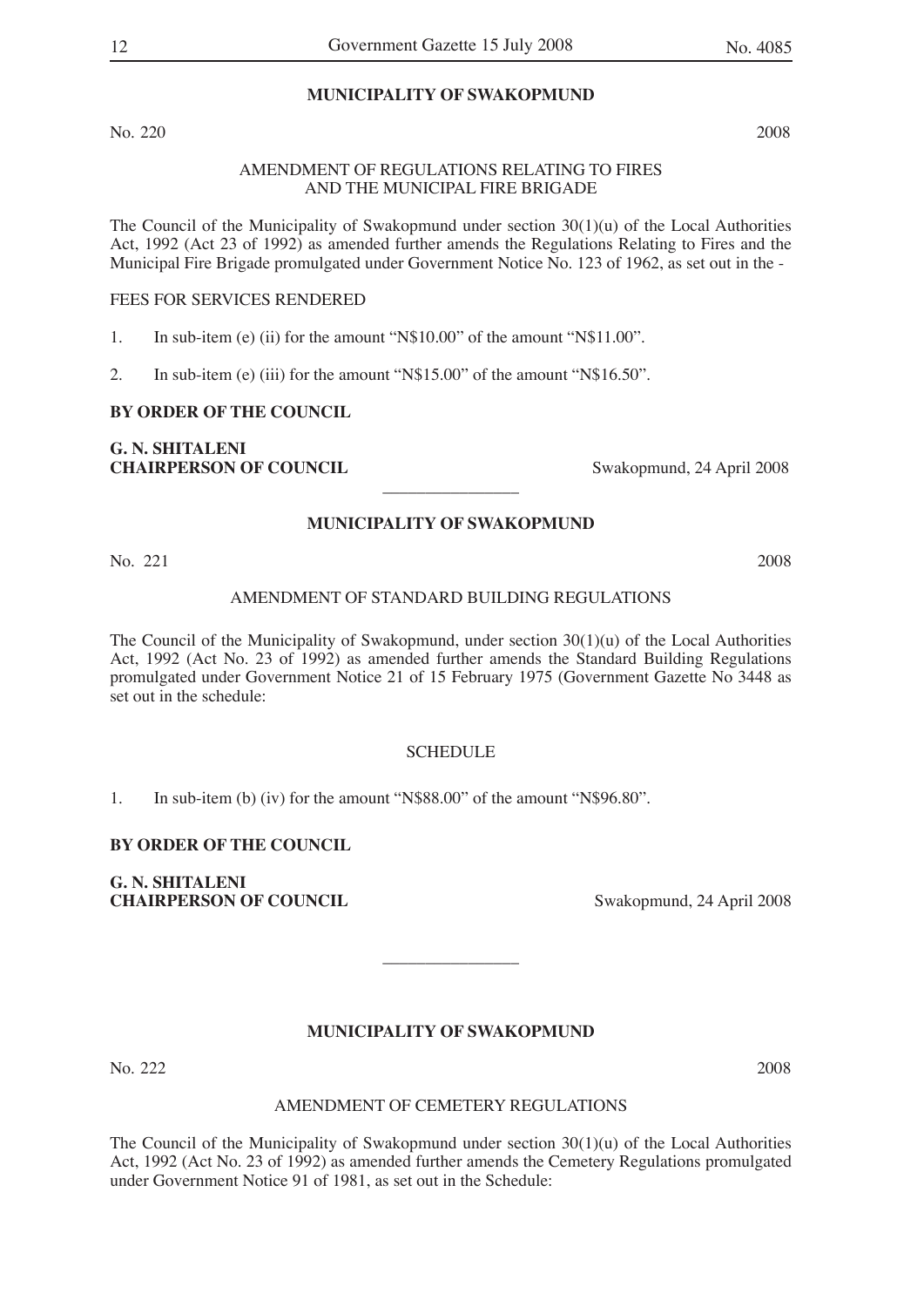#### **SCHEDULE**

Schedule C is hereby amended –

- 1. Fees payable for the purchase of the exclusive right of interment.
- (a) by the substitution in sub-item 1 (a) (i) for the amount "N\$1 054.35", "N\$209.00" and "N\$209.00" of the amount "N\$1 333.70", "N\$264.40" and "N\$264.40".
- (b) by the substitution in sub-item 1 (a) (ii) for the amount "N\$2 108.70", "N\$415.80" and "N\$415.80" of the amount "N\$2 667.50", "N\$526.00" and "N\$526.00".
- (c) by the substitution in sub-item 1 (a) (iii) for the amount "N\$1 054.35", "N\$209.00" and "N\$209.00" of the amount "N\$1 333.70", "N\$264.40" and "N\$264.40" and "N\$1 394.40", "N\$275.40" and "N\$275.40".
- (d) by the substitution in sub-item 1 (a) (iv) for the amount "N\$702.90", "N\$128.15" and "N\$128.15" of the amount "N\$889.20", "N\$1162.10" and "N\$162.10".
- (e) by the substitution in sub-item 1 (a) (v) for the amount "N\$543.40", "N\$104.50" and "N\$104.50" of the amount "N\$687.40", "N\$132.20" and "N\$132.20".
- (f) by the substitution in sub-item 1 (a) (vii) ()b for the amount " $N$183.70$ ", " $N$80.30$ " and "N\$80.30" of the amount "N\$232.40", "N\$101.60" and "N\$101.60".
- (g) by the substitution in sub-item 1 (a) (viii) for the amount "N\$463.10", "N\$121.00" and "N\$121.00" of the amount "N\$585.80", "N\$153.00" and "N\$153.00".
- (h) by the substitution in sub-item 1 (a) (ix) (a) (i) and 1 (a) (ix) (a) (ii) for the amount "N\$128.70", "N\$60.50" and "N\$60.50" of the amount "N\$161.60", "N\$76.50" and "N\$76.50".
- (i) by the substitution in sub-item 1 (a) (ix) (b) (i) and 1 (a) (ix) (b) (ii) for the amount "N\$192.50", "N\$72.60" and "N\$72.60" of the amount "N\$243.50", "N\$91.70" and "N\$91.70".

#### **B. Sale or transfer of the exclusive right of internment:**

(a) by the substitution for the amount "N\$127.80", "N\$63.90" and "N\$63.90" of the amount"N\$161.60", "N\$80.80" and "N\$80.80".

#### **C. Fees in respect of memorial work**

(a) by the substitution for the amount "N\$217.80", "N\$63.90" and "N\$63.90" of the amount "N\$275.50", "N\$122.50" and "N\$122.50".

#### **D. Fees in respect of exhumations**

- (a) by the substitution in sub-item (d) (a) (i) for the amount "N\$1 595.70", "N\$484.00" and "N\$484.00" of the amount "N\$2 018.50", "N\$612.30" and "N\$612.30".
- (b) by the substitution in sub-item (d) (a) (ii) for the amount "N\$1 054.35", "N\$209.00" and "N\$209.00" of the amount "N\$1 333.70", "N\$264.40" and "N\$264.40".
- (c) by the substitution in sub-item (d) (b) for the amount "N\$439.45", "N\$121.00" and "N\$121.00" of the amount "N\$555.90", "N\$153.00" and "N\$153.00".

#### **E. Fees for Information and Copies**

(a) by the substitution in sub-items (e) (a) and (b) for the amount "N\$31.90", "N\$12.10" and "N\$12.10" of the amount "N\$40.40", "N\$15.30" and "N\$15.30".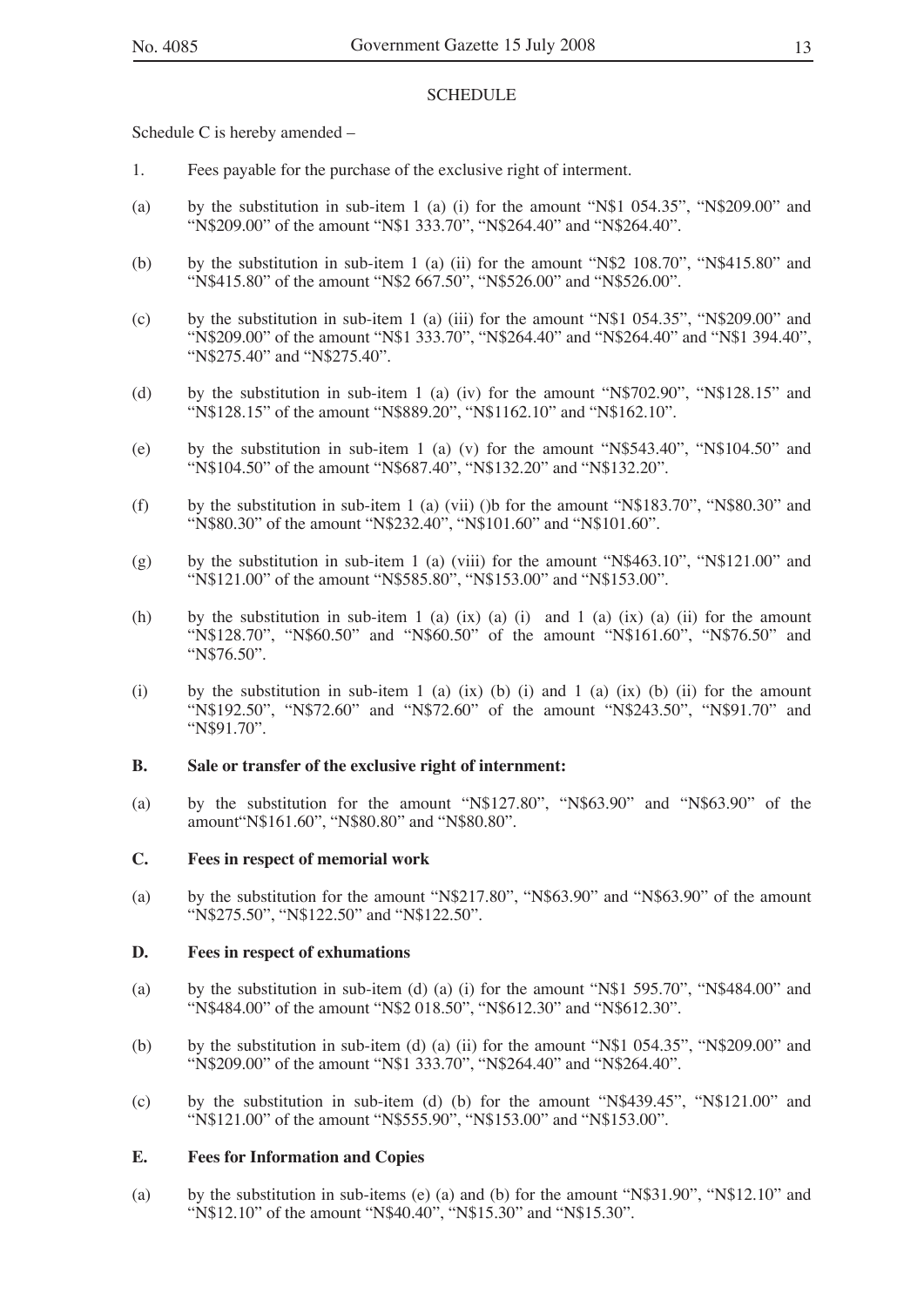#### **2. Fees payable to Council in respect of persons who are not residents or ratepayers of Swakopmund, or their dependents.**

(a) by the substitution in sub-items  $(2)$  (a) and (b) for the amounts "N\$50.00" of the amounts "N\$63.30".

#### **BY ORDER OF THE COUNCIL**

#### **G. N. SHITALENI CHAIRPERSON OF COUNCIL** Swakopmund, 24 April 2008

#### **MUNICIPALITY OF SWAKOPMUND**

 $\overline{\phantom{a}}$  , where  $\overline{\phantom{a}}$ 

No. 223 2008

#### AMENDMENT OF HEALTH REGULATIONS

The Council of the Municipality of Swakopmund under section 30(1)(u) of the Local Authorities Act, 1992 (Act 23 of 1992) as amended further amends the Health Regulations promulgated under Government Notice 165 of 1958, as set out in the Schedule:

#### **SCHEDULE**

The Tariff Schedule is hereby amended –

by the substitution –

- (a) in sub-item 1 (a) for the amount "N\$41.90" of the amount "N\$45.00";<br>(b) in sub-item 1 (b) (i) for the amount "N\$73.05" of the amount "N\$78.0
- (b) in sub-item 1 (b) (i) for the amount "N\$73.05" of the amount "N\$78.00";<br>(c) in sub-item 1 (b) (ii) for the amount "N\$109.60" of the amount "N\$118.0
- (c) in sub-item 1 (b) (ii) for the amount "N\$109.60" of the amount "N\$118.00";<br>(d) in sub-item 1 (b) (iii) for the amount "N\$268.40" of the amount "N\$280.00"
- (d) in sub-item 1 (b) (iii) for the amount "N\$268.40" of the amount "N\$280.00";<br>(e) in sub-item 1 (c) (i) for the amount "N\$63.80" of the amount "N\$70.00":
- (e) in sub-item 1 (c) (i) for the amount "N\$63.80" of the amount "N\$70.00";<br>(f) in sub-item 1 (c) (ii) for the amount "N\$150.00" of the amount "N\$165.0
- in sub-item 1 (c) (ii) for the amount "N\$150.00" of the amount "N\$165.00";
- $(g)$  in sub-item 1 (c) (iii) for the amount "N\$150.00" of the amount "N\$165.00";
- (h) in sub-item 1 (c) (iv) for the amount "N\$295.90" of the amount "N\$325.00";
- (i) in sub-item 1 (d) (i) for the amount "N\$389.40" of the amount "N\$420.00";
- (j) in sub-item 1 (d) (ii) for the amount "N\$456.55" of the amount "N\$590.00";<br>(k) in sub-item 1 (d) (iii) for the amount "N\$1 037.30" of the amount "N\$1 130.
- (k) in sub-item 1 (d) (iii) for the amount "N\$1 037.30" of the amount "N\$1 130.00";<br>(1) in sub-item 1 (d) (iv) for the amount "N\$1 811.25" of the amount "N\$1 990.00";
- in sub-item 1 (d) (iv) for the amount "N\$1 811.25" of the amount "N\$1 990.00";

 $\overline{\phantom{a}}$  , where  $\overline{\phantom{a}}$ 

- (m) in sub-item 1 (d) (v) for the amount "N\$2 360.00" of the amount "N\$2 500.00";
- (n) in sub-item 2 (i) for the amount "N\$38.60" of the amount "N\$41.60";
- (o) in sub-item 2 (ii) for the amount "N\$38.20" of the amount "N\$42.00";
- (p) in sub-item 2 (iii) for the amount "N\$63.20" of the amount "N\$78.00";
- (q) in sub-item 2 (iv) for the amount "N\$265.55" of the amount "N\$290.00";
- $(r)$  in sub-item 2 (v) for the amount "N\$258.60" of the amount "N\$394.00";
- (s) in sub-item 2 (vi) for the amount "N\$10.50" of the amount "N\$11.55";

#### **BY ORDER OF THE COUNCIL**

**G. N. SHITALENI CHAIRPERSON OF COUNCIL** Swakopmund, 24 April 2008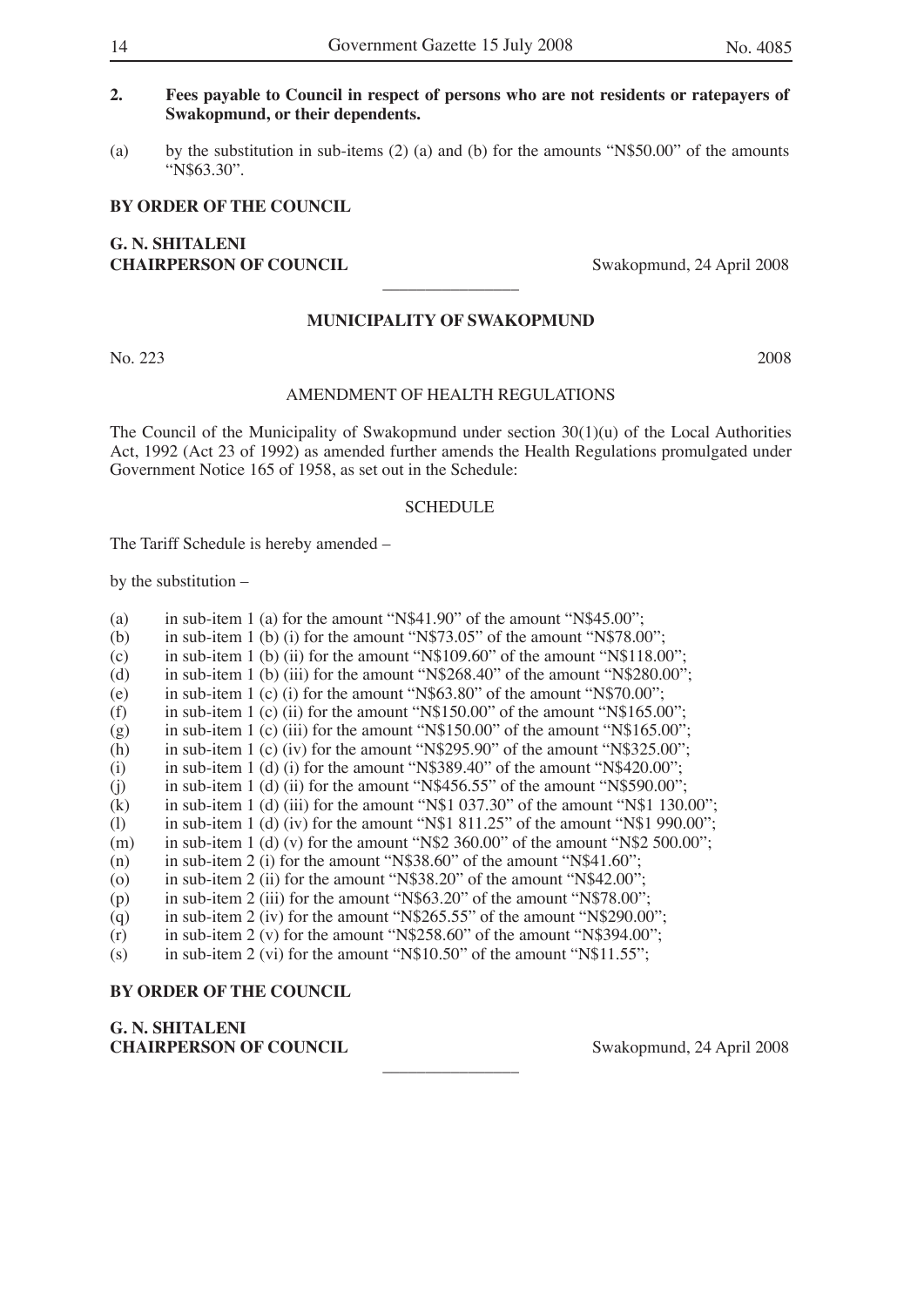#### **MUNICIPALITY OF SWAKOPMUND**

No. 224 2008

#### WATER SUPPLY TARIFF STRUCTURE

The Council of the Municipality of Swakopmund under section 30(1)(u) of the Local Authorities Act, 1992 (Act No. 23 of 1992) as amended, determined the tariff structure for the supply of water in the Swakopmund Town and Townlands as set out in Schedule A attached hereto with effect from 1 July 2006.

#### SCHEDULE A

- 1. (a) (i) For water supplied, for the first 8 cubic meters or part thereof, a fee levied per connection per month or part of a month which is also a minimum fee which shall be payable irrespective of whether water has been consumed or not: N\$45.10.
	- (ii) Plus meter rent : 20mm /diameter (meter rent will be charged according to the diameter size of the water meter): N\$1.45.
	- (b) (i) Consumption per month

| (aa) | 9 $\rm m^3$ to 30 $\rm m^3$ | N\$8.75  |
|------|-----------------------------|----------|
| (bb) | $31m^3$ to 60m <sup>3</sup> | N\$11.30 |
| (cc) | More than $60m^3$           | N\$16.30 |

(ii) Small Holdings

| (aa) | For the first $30m^3$ per $m^3$ : | N\$6.45 |
|------|-----------------------------------|---------|
| (bb) | More than $30m^3$ per $m^3$       | N\$8.30 |

- 2. Rent for water meters per meter per month.
	- (a) Ordinary meters:

| (i)    | 20 <sub>mm</sub>  |                      | N\$1.45  |
|--------|-------------------|----------------------|----------|
| (ii)   | 25 <sub>mm</sub>  | $\ddot{\phantom{a}}$ | N\$2.65  |
| (iii)  | 32mm              | $\ddot{\phantom{a}}$ | N\$4.85  |
| (iv)   | 40 <sub>mm</sub>  | $\ddot{\phantom{a}}$ | N\$6.60  |
| (v)    | 50 <sub>mm</sub>  | $\ddot{\phantom{a}}$ | N\$8.80  |
| (vi)   | 80 <sub>mm</sub>  | $\ddot{\phantom{a}}$ | N\$10.45 |
| (vii)  | $100$ mm          | $\ddot{\phantom{a}}$ | N\$13.20 |
| (viii) | 150 <sub>mm</sub> | $\ddot{\phantom{a}}$ | N\$30.80 |
|        |                   |                      |          |

- 3. For reconnection of the water after it had been cut off due to breach of the regulations (VAT exclusive): N\$150.00
- 4. Water leakages

A special tariff of N\$8.75 per kl where proven water leakage is experienced (over 60kl of water)

 $\overline{\phantom{a}}$  , where  $\overline{\phantom{a}}$ 

5. Undeveloped erven

Monthly availability fee: N\$ 45.10

#### **BY ORDER OF THE COUNCIL**

#### **G. N. SHITALENI CHAIRPERSON OF COUNCIL** Swakopmund, 24 April 2008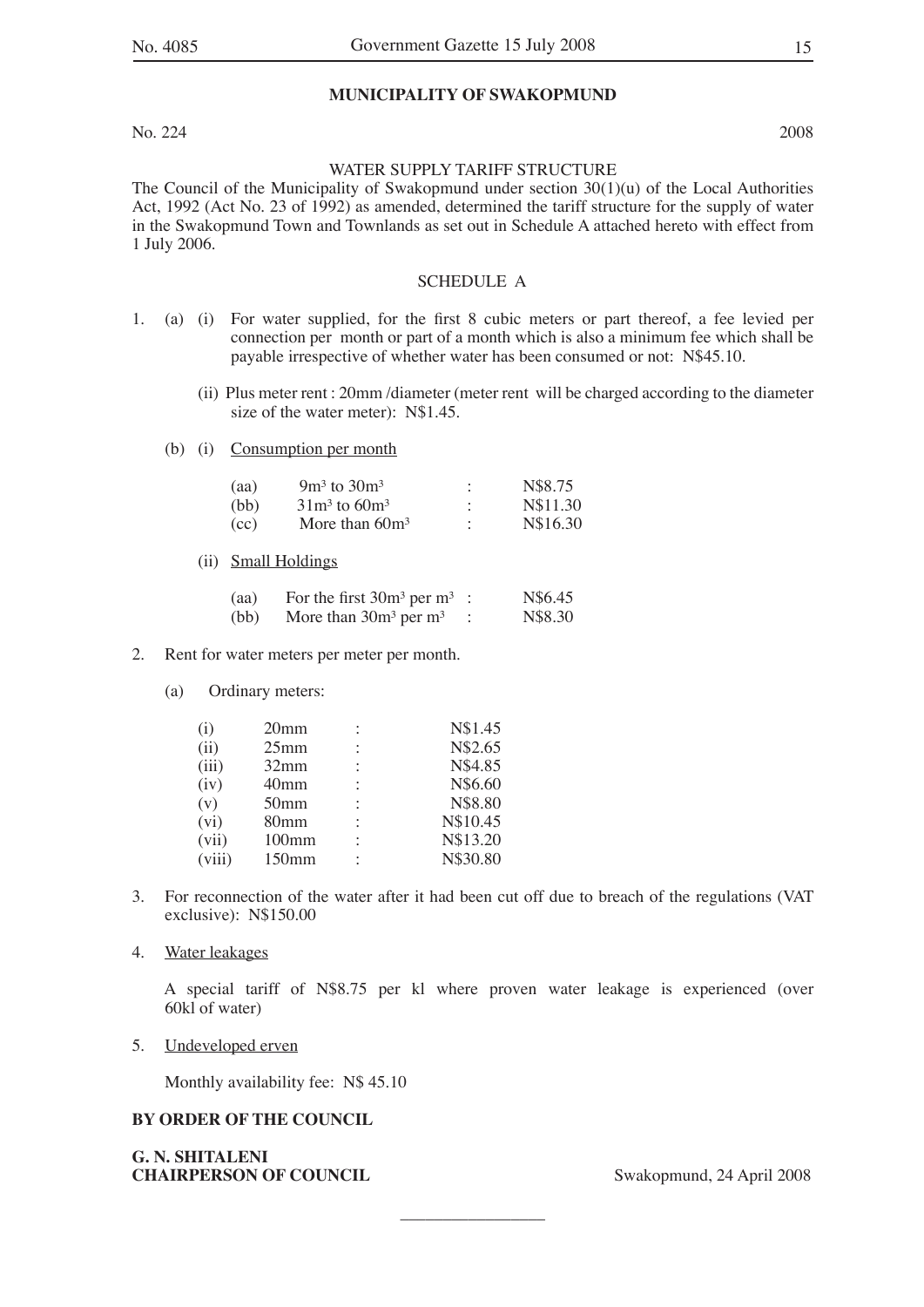#### **MUNICIPALITY OF WINDHOEK**

No. 225 2008

#### AMENDMENT OF RATE FORMULA 2008/2009

The Council of the Municipality of Windhoek, under section 73(1) read with section 76 of the Local Authorities Act, 1992 (Act No. 23 of 1992) hereby gives notice that for the 2008/2009 financial year there shall be levied in monthly instalments against owners of any rateable property, on the basis of the valuation, as shown on the main valuation roll, the rate calculated and expressed in cent per dollar of such valuation per annum, as set out in Table "A".

|                          | 2008/2009                                |  |  |
|--------------------------|------------------------------------------|--|--|
|                          |                                          |  |  |
| <b>WINDHOEK</b>          |                                          |  |  |
| Site Value               | N\$ 0.001435 per N\$ valuation per month |  |  |
| Improvement Value        | N\$ 0.000395 per N\$ valuation per month |  |  |
|                          |                                          |  |  |
| <b>BRACKWATER</b>        |                                          |  |  |
| Site Value               | N\$ 0.000190 per N\$ valuation per month |  |  |
| <b>Improvement Value</b> | N\$ 0.000098 per N\$ valuation per month |  |  |

Note: Assessment Rates are exempted for VAT purposes

#### **BY ORDER OF THE COUNCIL**

#### **M. K. SHIKONGO CHAIRPERSON OF THE COUNCIL** Windhoek, 3rd July 2008

#### **MUNICIPAL COUNCIL OF WINDHOEK**

 $\overline{\phantom{a}}$  , where  $\overline{\phantom{a}}$ 

No. 226 2008

#### DETERMINATION OF BUS SERVICE TARIFFS

The Council of the Municipality of Windhoek, under section  $30(1)(u)$  of the Local Authorities Act, 1992 (Act No 23 of 1992) as amended, has determined the bus service tariffs as set out in the Schedule below.

#### **SCHEDULE**

| <b>BUS SERVICES TARIFFS</b> | <b>BUS TICKETS</b> |            |                              |  |
|-----------------------------|--------------------|------------|------------------------------|--|
| Description                 | Tariff N\$         | <b>VAT</b> | Total N\$<br>(VAT Inclusive) |  |
| Stack of 20 Tickets         | 120.00             | Exempt     | 120.00                       |  |
| Fare per trip               |                    | Exempt     |                              |  |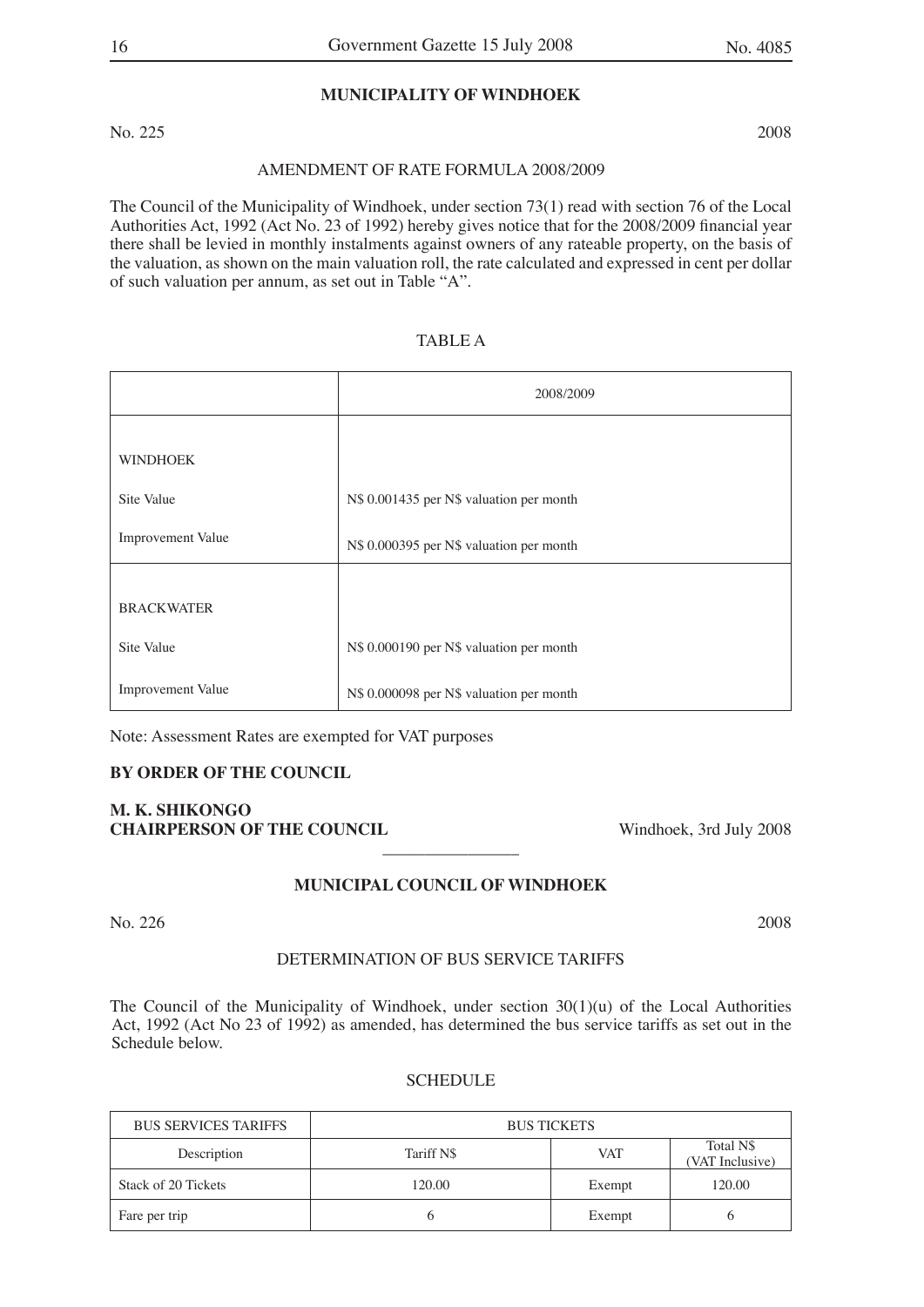#### **BY ORDER OF THE COUNCIL**

#### **M. K. SHIKONGO CHAIRPERSON OF THE COUNCIL**

#### **MUNICIPALITY OF WINDHOEK**

 $\overline{\phantom{a}}$  , where  $\overline{\phantom{a}}$ 

No. 227 2008

#### AMENDMENT OF WATER SUPPLY TARIFFS

The Council of the Municipality of Windhoek, under section 30(1)(u) of the Local Authorities Act, 1992 (Act No. 23 of 1992) further amends the Water Supply Regulations (the Regulations) and Tariffs promulgated under General Notice No. 367 of 1996 as set out in the Schedule.

#### SCHEDULE

1. Annexure A to the regulations is hereby substituted for the following Annexure:

#### "ANNEXURE A"

#### **WATER SUPPLY TARIFF**

The Council hereby levies the following water supply tariffs which shall become due and payable quarterly or monthly as the Council may resolve in each case:

#### **1. BASIC CHARGE:**

Each consumer shall pay, in addition to any other tariff payable in terms of any other paragraph of this Annexure, the following basic charge to the Council whether water was consumed or not, determined according to the diameter of the meter inlet:

| <b>BASIC CHARGE</b>     | <b>N\$ TARIFF</b><br><b>TOTAL N\$</b><br><b>VAT</b> |          |              |          |              |
|-------------------------|-----------------------------------------------------|----------|--------------|----------|--------------|
| Diameter of meter inlet |                                                     | Domestic | Non-Domestic | Domestic | Non-Domestic |
| $15 \text{ mm}$         | 17.70                                               | $0\%$    | 2.66         | 17.70    | 20.36        |
| $20 \text{ mm}$         | 42.39                                               | $0\%$    | 6.36         | 42.39    | 48.75        |
| $25 \text{ mm}$         | 69.01                                               | $0\%$    | 10.35        | 69.01    | 79.36        |
| $40 \text{ mm}$         | 452.32                                              | $0\%$    | 67.85        | 452.32   | 520.17       |
| 50 mm                   | 796.44                                              | $0\%$    | 119.47       | 796.44   | 915.91       |
| $80 \text{ mm}$         | 2609.82                                             | $0\%$    | 391.47       | 2609.82  | 3001.29      |
| $>80$ mm                | 6371.61                                             | $0\%$    | 955.74       | 6371.61  | 7327.35      |
| Fire connections        | 723.58                                              | $0\%$    | 108.54       | 723.58   | 832.12       |

#### **2. TARIFF BASED ON CONSUMPTION:**

(1) For water supplied in addition to the basic charge referred to in paragraph 1 -

#### (a) in the case of a consumer to whom water is supplied for domestic purposes:

| <b>CONSUMER DESCRIPTION</b>                                                                                                                                                                                                                     | <b>N\$TARIFF</b><br><b>PER</b><br><b>KILOLITRE</b> | <b>VAT</b> | <b>TOTAL NS</b> |
|-------------------------------------------------------------------------------------------------------------------------------------------------------------------------------------------------------------------------------------------------|----------------------------------------------------|------------|-----------------|
| (i) where the volume of water supplied during the period<br>for which the meter reading was carried out amounts to an<br>average daily consumption not exceeding 0,200 kilolitre per<br>day (0-6 kl p.m.), for each kilolitre of water supplied | 6.90                                               | $0\%$      | 6.90            |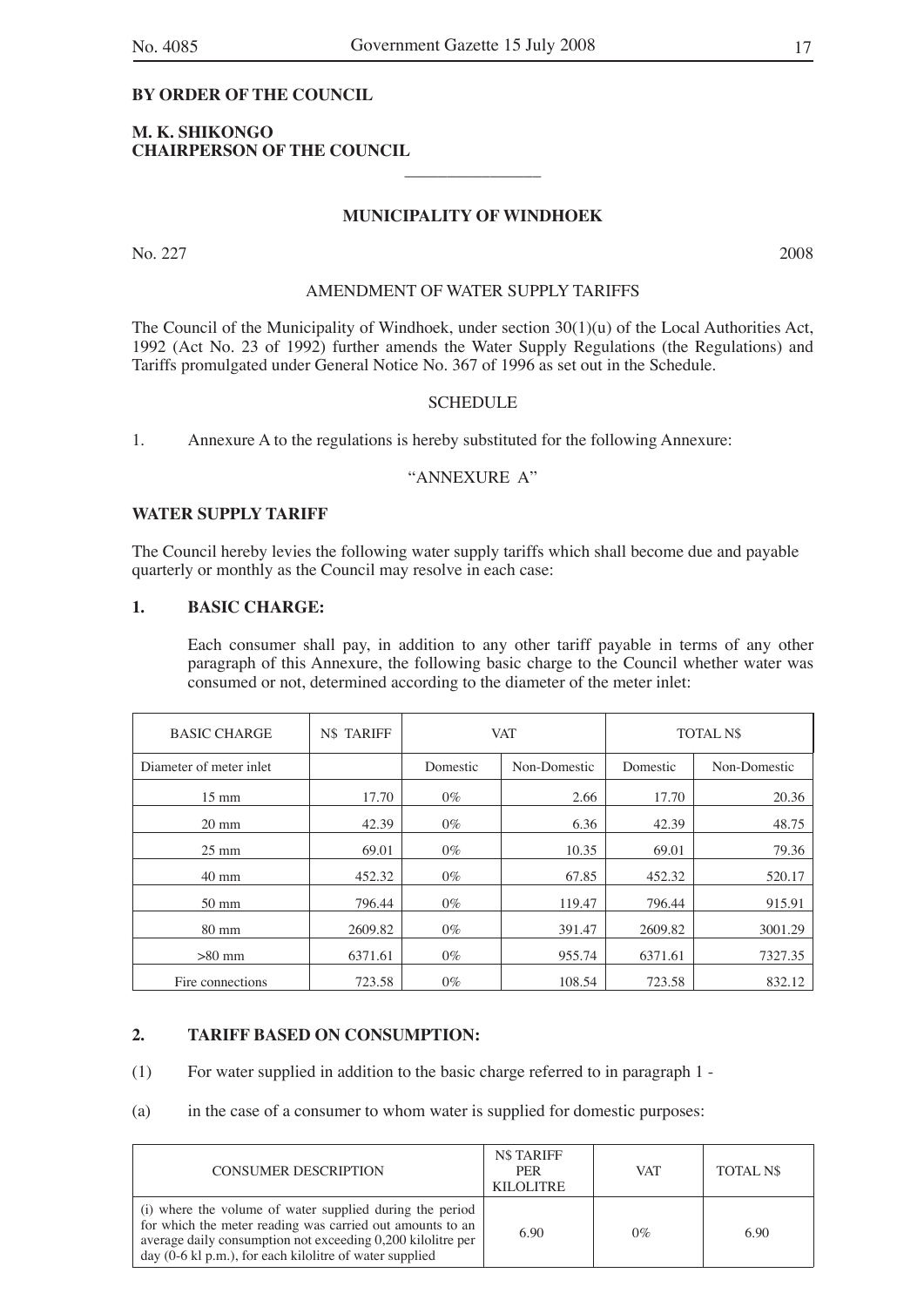| (ii) plus, where the volume of water supplied during such<br>period amounts to an average daily consumption in excess<br>of 0,200 kilolitre, but not exceeding 1,50 kilolitre per day on<br>average (6-45 kl p.m.), for each kilolitre of water supplied in<br>excess of an average daily consumption of 0.200 kilolitre | 11.47 | $0\%$ | 11.47 |  |  |
|--------------------------------------------------------------------------------------------------------------------------------------------------------------------------------------------------------------------------------------------------------------------------------------------------------------------------|-------|-------|-------|--|--|
| (iii) plus, for each kilolitre water supplied in excess of the<br>volume calculated in accordance with subparagraph (ii) per<br>kilolitre ( $\geq$ 45 kl pm)                                                                                                                                                             | 21.13 | $0\%$ | 21.13 |  |  |
| OR during times of limited water available for supply                                                                                                                                                                                                                                                                    |       |       |       |  |  |
| (iv) where the volume of water supplied during the period<br>for which the meter reading was carried out amounts to an<br>average daily consumption not exceeding 0,200 m <sup>3</sup> per day,<br>for each kilolitre of water supplied                                                                                  | 6.90  | $0\%$ | 6.90  |  |  |
| (v) plus, where the volume of water supplied during such<br>period amounts to an average daily consumption in excess of<br>$0,200$ m <sup>3</sup> , but not exceeding 1,2 m <sup>3</sup> per day on average, for<br>each kilolitre of water supplied in excess of an average daily<br>consumption of $0.200 \text{ m}^3$ | 11.47 | $0\%$ | 11.47 |  |  |
| (vi) plus, for each kilolitre water supplied in excess of the<br>volume calculated in accordance with subparagraph (v) per<br>kilolitre                                                                                                                                                                                  | 21.13 | $0\%$ | 21.13 |  |  |

(b) in the case of non-domestic customers not reflected in sub-paragraph (c) below:

| <b>CODE</b> | <b>DESCRIPTION</b> | <b>N\$TARIFF</b> | <b>VAT</b> | TOTAL N\$<br>(VAT INCL.) |
|-------------|--------------------|------------------|------------|--------------------------|
| WC20        | Non-Domestic       | 12.18            | 1.83       | 14.01                    |

(c) in the case of a consumer other than one in respect of which a special agreement had been entered into in terms of regulation 68 or a consumer referred to in paragraph (a), for each kilolitre of water supplied:

| <b>CODE</b>      | <b>DESCRIPTION</b>                                                                                                                                                                                                                                                                                                                                                                                                                                                                                                                                                                 | <b>N\$TARIFF</b>                                 | VAT                                                | <b>TOTAL NS</b><br>(VAT INCL.)                   |
|------------------|------------------------------------------------------------------------------------------------------------------------------------------------------------------------------------------------------------------------------------------------------------------------------------------------------------------------------------------------------------------------------------------------------------------------------------------------------------------------------------------------------------------------------------------------------------------------------------|--------------------------------------------------|----------------------------------------------------|--------------------------------------------------|
| WC <sub>13</sub> | Domestic with Flat (Special Agreement)<br>$0 - 0.200$ m <sup>3</sup> /day (0-6 m <sup>3</sup> /mth)<br>$\bullet$<br>$0.201 - 1.8$ m <sup>3</sup> /day (6-54 m <sup>3</sup> /mth)<br>$\bullet$<br>more than 1.8 m <sup>3</sup> /day ( $>$ 54 m <sup>3</sup> /mth)<br>$\bullet$<br>Or during times with limited water available<br>for supply<br>$0 - 0.200$ m <sup>3</sup> /day (0-6 m <sup>3</sup> /mth)<br>$\bullet$<br>$0.201 - 1.5$ m <sup>3</sup> /day (6-45 m <sup>3</sup> /mth)<br>$\bullet$<br>more than 1.5 m <sup>3</sup> /day ( $> 45$ m <sup>3</sup> /mth)<br>$\bullet$ | 6.90<br>11.47<br>21.13<br>6.90<br>11.47<br>21.13 | $0\%$<br>$0\%$<br>$0\%$<br>$0\%$<br>$0\%$<br>$0\%$ | 6.90<br>11.47<br>21.13<br>6.90<br>11.47<br>21.13 |
| WC20             | Non-Domestic                                                                                                                                                                                                                                                                                                                                                                                                                                                                                                                                                                       | 12.18                                            | 1.83                                               | 14.01                                            |
| WC22             | Flats/Legal entities 5 or more Units with<br>communal meter/s                                                                                                                                                                                                                                                                                                                                                                                                                                                                                                                      | 12.18                                            | $0\%$                                              | 12.18                                            |
| WC26             | Sport fields (grass) which cannot be connect-<br>ed to purified effluent network (with effect<br>from $16-06-97$ )                                                                                                                                                                                                                                                                                                                                                                                                                                                                 | 1.88                                             | 0.28                                               | 2.16                                             |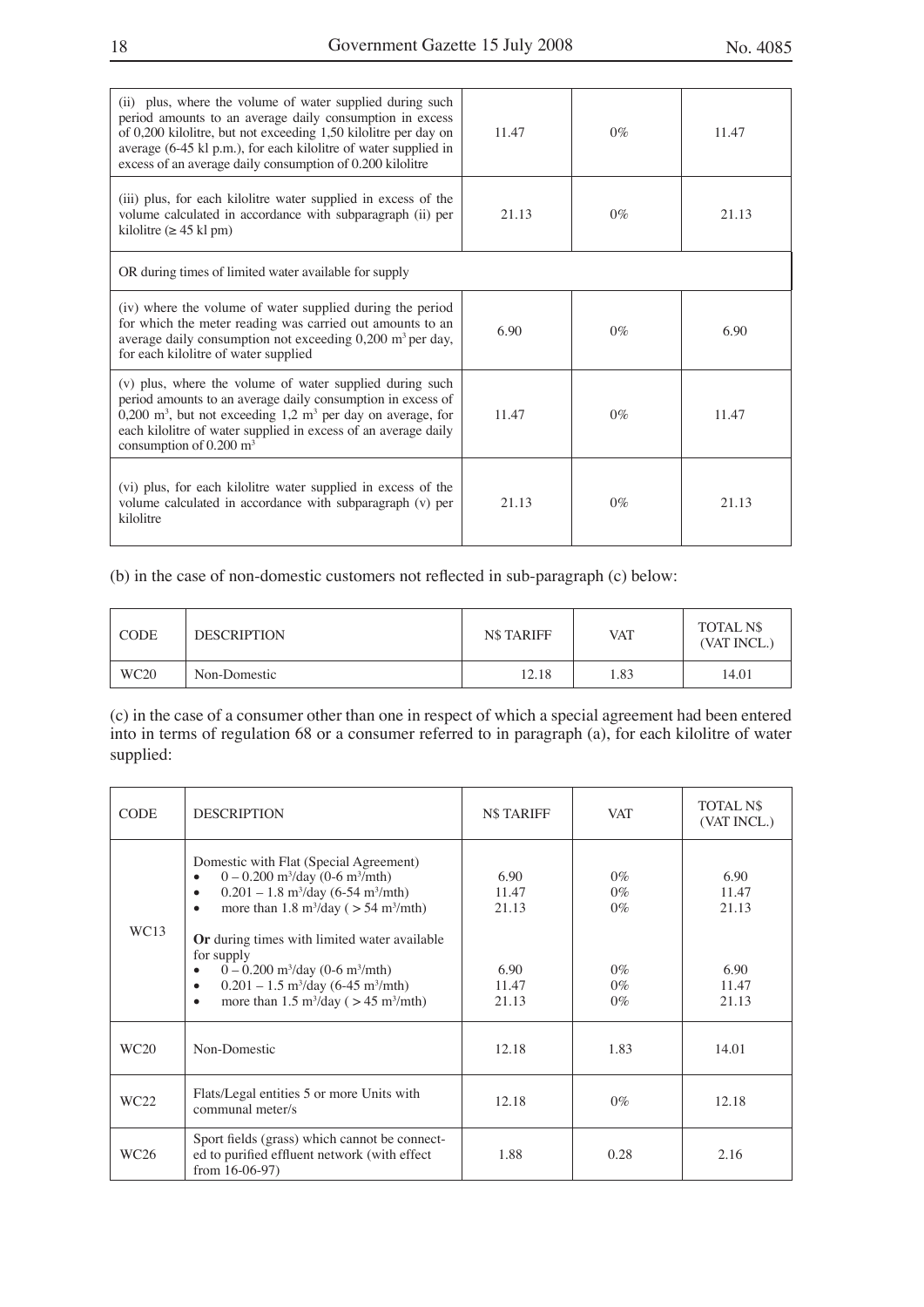| WC <sub>50</sub> | Communal water points (special agreements)                | 11.47 | $0\%$ | 11.47 |
|------------------|-----------------------------------------------------------|-------|-------|-------|
| WC70             | Brakwater consumers<br>(NamWater cost + $15\%$ surcharge) | 7.82  | 1.17  | 8.99  |

#### (2) SEMI-PURIFIED WATER

| <b>TARIFF</b><br><b>CODE</b> | <b>CONSUMER DESCRIPTION</b>         | <b>TARIFF</b><br>N\$ PER<br><b>KILOLITRE</b> | <b>VAT</b> | TOTAL N\$ |
|------------------------------|-------------------------------------|----------------------------------------------|------------|-----------|
| 60                           | Country Club                        | 1.46                                         | 0.22       | 1.68      |
| 61                           | Consumers with small pressure pumps | 1.46                                         | 0.22       | 1.68      |
| 62                           | Consumers without pressure pumps    | 1.88                                         | 0.28       | 2.16      |
| 63                           | Municipal consumers                 | 1.88                                         | 0.28       | 2.16      |
| 64                           | Commercial consumers                | 5.65                                         | 0.85       | 6.50      |

Note  $(a)$ 

- (a) The supply of water to all residential account holders is zero rated for VAT purposes.<br>
(b) The supply of water to all non-residential account holders is rated at  $15\%$  fo
- The supply of water to all non-residential account holders is rated at  $15\%$  for VAT purposes.
- (c) The supply of all other water related services is rated at 15% for VAT purposes.
- (3) Where for any interim period between meter readings an estimation is made by the Council of the volume of water supplied to a consumer referred to in subparagraph  $(1)(a)$  for the purpose of rendering an account, the charge for the volume so estimated may, at the discretion of the Council, be calculated either at the appropriate tariff applying to such volume of water or the tariff specified in subparagraph  $(1)(a)(i)$  or during times of limited water available for supply subparagraph  $(1)(a)(iv)$ , and any adjustment to an amount so charged shall be reflected on the first account rendered after the first ensuing reading of the meter.

#### **3. REPAIR OR SUBSTITUTION OF WATER METER**

| <b>DESCRIPTION</b>                                                                                                                                      | <b>TARIFF N\$</b>                                                 | <b>VAT</b> | <b>TOTAL N\$</b>                                                  |
|---------------------------------------------------------------------------------------------------------------------------------------------------------|-------------------------------------------------------------------|------------|-------------------------------------------------------------------|
| For the repair and substitution of a water meter of a size<br>up to and including 20mm the amount payable in terms of<br>regulation $12(3)$ and $25(9)$ | 500.00                                                            | 75.00      | 575.00                                                            |
| For the repair and substitution of a water meter of a size larger<br>than 20mm the amount payable in terms of regulation $12(3)$<br>and $25(9)$         | Actual cost plus<br>15% admin fee<br>to a minimum<br>of N\$500.00 | 15%        | Actual cost plus<br>15% admin fee<br>to a minimum<br>of N\$500.00 |

#### **4. WATER CONNECTIONS**

For the supply, laying down and maintenance of a connection pipe together with the cost of connecting the consumer's service to the connection pipe: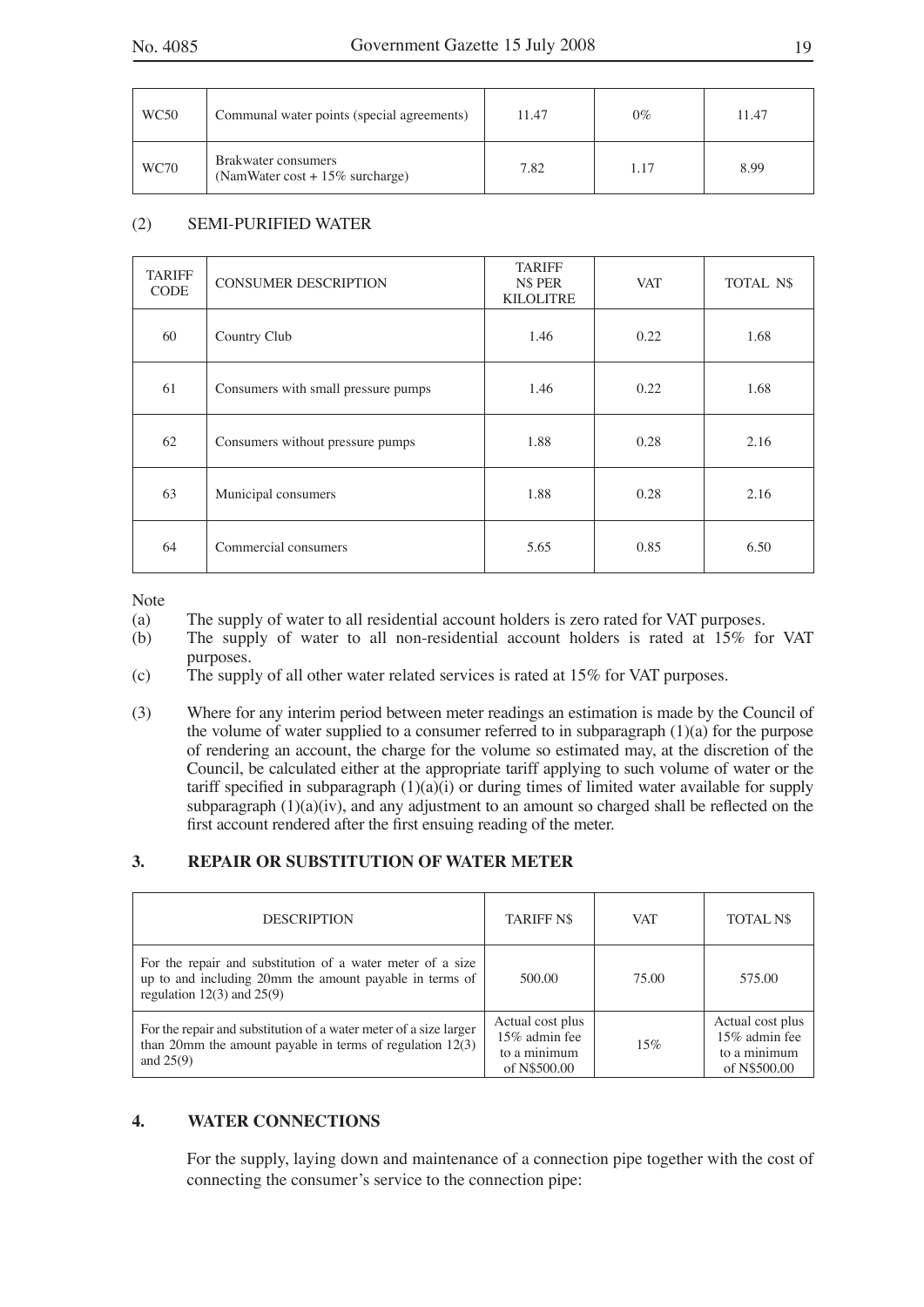| <b>WATER CONNECTIONS</b> | COST <sub>N\$</sub>                                                     | <b>VAT</b> |                                             |
|--------------------------|-------------------------------------------------------------------------|------------|---------------------------------------------|
| 15mm connection          | Actual cost $+15\%$ admin fee<br>to a minimum of 1,440.00               | 15%        | Total N\$ to be<br>calculated on            |
| 20mm connection          | Actual cost $+15\%$ admin fee<br>to a minimum of 1,540.00               | 15%        | actual costs plus<br>+admin costs<br>$+VAT$ |
| 25mm connection          | Actual cost + $15\%$ admin fee<br>to a minimum of $2,120.00$            | 15%        |                                             |
| 40mm connection          | Actual cost + $15\%$ admin fee<br>to a minimum of $2,550.00$            | 15%        |                                             |
| 50mm connection          | Actual cost $+15\%$ admin fee<br>to a minimum of $3,240.00$             | 15%        |                                             |
| 80mm to 99mm connection  | Actual cost $+15\%$ admin fee<br>to a minimum deposit of 15,200.00      | 15%        |                                             |
| 100mm connection         | Actual cost $+15\%$ admin fee<br>to a minimum deposit of $17,010.00$    | 15%        |                                             |
| $>100$ mm connection     | Actual cost + $15\%$ admin fee<br>to a minimum deposit fee of 27,290.00 | 15%        |                                             |

#### **5. FIRE CONNECTIONS**

For the supply, laying on and maintenance of a connection pipe together with the cost of connecting the consumer's service with the connection pipe.

| COSTS N\$                     | VAT | N\$                                                                                                                |
|-------------------------------|-----|--------------------------------------------------------------------------------------------------------------------|
| Actual cost $+15\%$ admin fee | 15% | Total to be calculated as per corresponding<br>diameter under Item 4 on actual costs plus $+$<br>admin costs + VAT |

#### **6. CONNECTIONS AND DISCONNECTIONS**

The following fees are payable in advance:

|      | <b>DESCRIPTION</b>                                                                                                                 | TARIFF N\$ | <b>VAT</b> | <b>TOTAL N\$</b>                                                                                                                                                                 |
|------|------------------------------------------------------------------------------------------------------------------------------------|------------|------------|----------------------------------------------------------------------------------------------------------------------------------------------------------------------------------|
| (i)  | For a connection in terms of paragraph 4 of<br>this Annexure                                                                       |            |            | The minimum<br>fee provided<br>for in paragraph<br>4 in respect<br>of the size of<br>the connection<br>applied for<br>except where<br>otherwise<br>determined by<br>the Council. |
| (ii) | (a) For a re-connection after a disconnection<br>by way of a hood in accordance with regula-<br>tions 5(3), 21(3), 22(4) and 41(5) | 242.00     | 36.30      | 278.30<br>payable in<br>advance                                                                                                                                                  |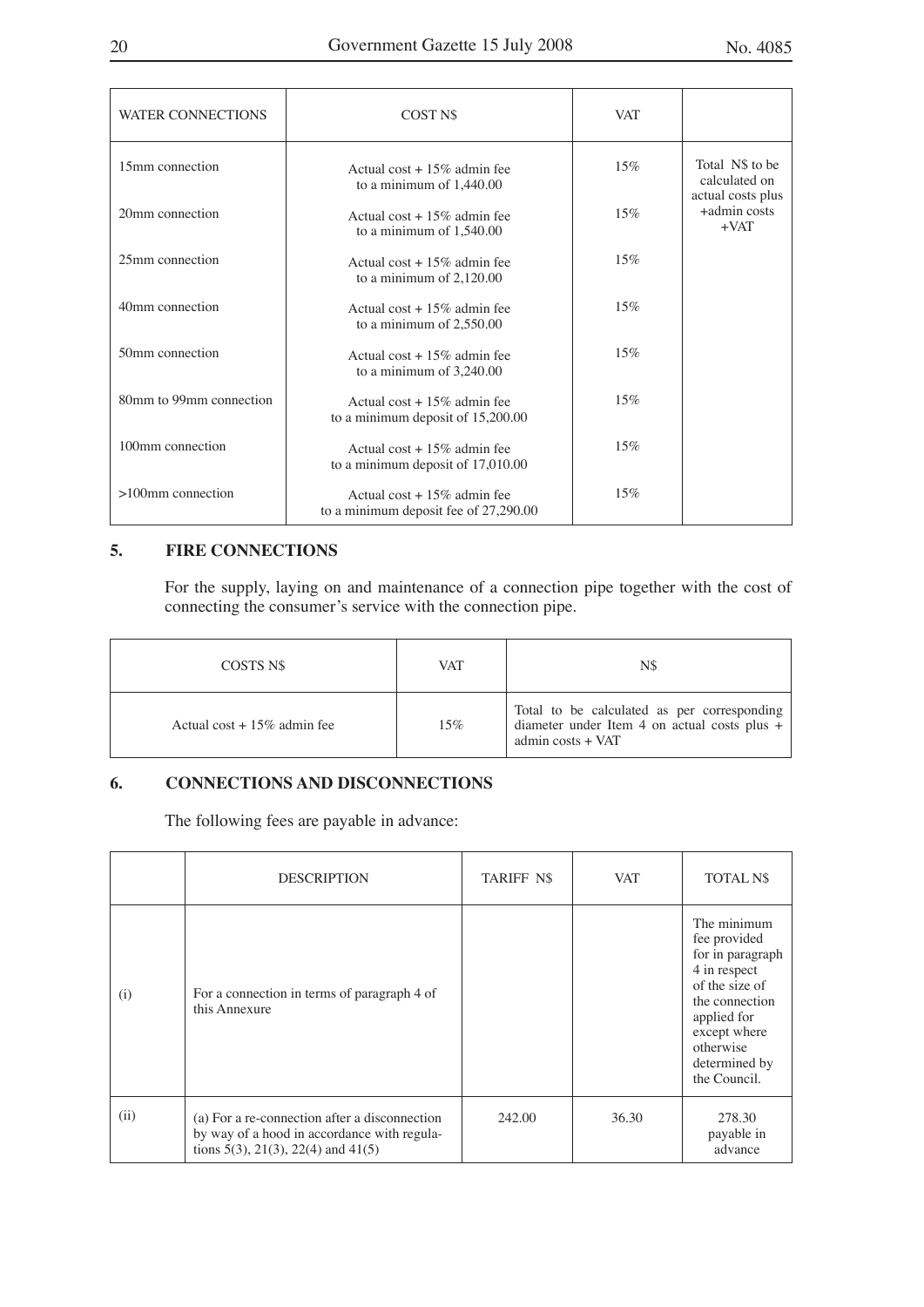| (b) For a reconnection after a disconnection<br>at the water meter in accordance with regula-<br>tions $5(3)$ , $21(3)$ , $22(4)$ and $41(5)$ | 242.00 | 36.30 | 278.30<br>payable in<br>advance |
|-----------------------------------------------------------------------------------------------------------------------------------------------|--------|-------|---------------------------------|
| (c) For a reconnection after a disconnection<br>at the main supplying line in accordance with<br>regulations 5(3), 21(3), 22(4) and 41(5)     | 242.00 | 36.30 | 278.30<br>payable in<br>advance |

#### **7. TESTING OF METERS:**

| <b>DESCRIPTION</b>                                                                           | TARIFF N\$                                                       | <b>VAT</b> | <b>TOTAL N\$</b>                                      |
|----------------------------------------------------------------------------------------------|------------------------------------------------------------------|------------|-------------------------------------------------------|
| For the testing of a water meter smaller than 40mm diam.<br>in accordance with regulation 17 | 180.00                                                           | 27.00      | 207.00<br>payable in<br>advance                       |
| (2) For meters larger than 40mm diam.                                                        | Actual cost<br>as levied by<br>$manufacturer +$<br>15% admin fee | 15%        | Full deposit<br>+VAT payable<br>in advance of<br>test |

### **8. MISCELANEOUS**

|     | <b>DESCRIPTION</b>                                                                                                                                                                                | <b>TARIFF N\$</b>                                                                                                                                                                                                                                                                                                                                                                                                                | <b>VAT</b> | <b>TOTAL NS</b><br>(VAT Inclusive) |
|-----|---------------------------------------------------------------------------------------------------------------------------------------------------------------------------------------------------|----------------------------------------------------------------------------------------------------------------------------------------------------------------------------------------------------------------------------------------------------------------------------------------------------------------------------------------------------------------------------------------------------------------------------------|------------|------------------------------------|
| (1) | For work done and services sup-<br>plied by the Council and where<br>such service do not fall under any<br>of the preceding tariffs                                                               | Actual cost + $15\%$<br>admin fee                                                                                                                                                                                                                                                                                                                                                                                                | 15%        |                                    |
| (2) | Late fees. The Council may ex-<br>empt any consumer or class of<br>consumer from paying late fees.                                                                                                | 20% per annum per installation<br>or interest at a rate not exceed-<br>ing the rate prescribed under the<br>provisions of the Prescribed Rate<br>of Interest Act, 1975 (Act 55 of<br>1975), which may be charged in<br>respect of a judgement debt of a<br>magistrate's court, shall be pay-<br>able where accounts are outstand-<br>ing after the 15th of the month fol-<br>lowing that during which services<br>were supplied. | Exempt     |                                    |
| (3) | For the installation of a water<br>meter to measure the production<br>from a borehole on premises in<br>accordance with regulation $70(5)$                                                        | Actual Cost plus 15% admin fee                                                                                                                                                                                                                                                                                                                                                                                                   | 15%        |                                    |
| (4) | Reconnection of water supply at<br>change of contract in accordance<br>with regulation $4(4)(b)$ if no elec-<br>tricity connection is involved                                                    | 55.00                                                                                                                                                                                                                                                                                                                                                                                                                            | 8.25       | 63.25                              |
| (5) | Alteration/Relocation of the<br>position of a water meter at the<br>request of the consumer on the<br>same connection pipe in accor-<br>dance with regulation $6(4)(b)$ ,<br>$10(4)$ , $11(2)(b)$ | Actual Cost plus 15% admin fee<br>to a minimum of N\$500.00                                                                                                                                                                                                                                                                                                                                                                      | 15%        | Minimum<br>deposit of<br>500.00    |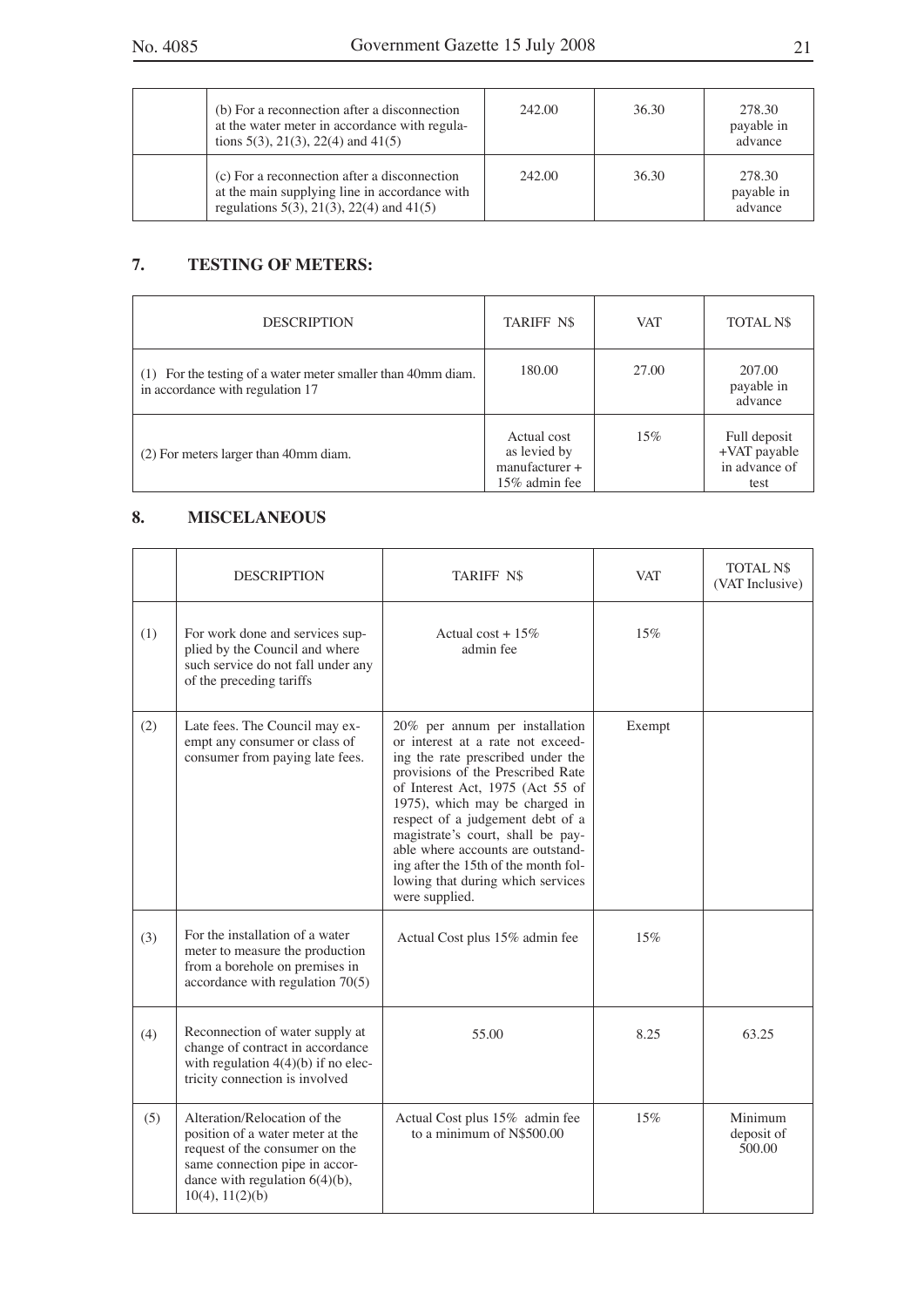| (6)  | Alteration/Relocation of the<br>position of a water meter at the<br>request of a consumer on a new<br>connection pipe in accordance<br>with regulation $6(4)(b)$ , $10(4)$ ,<br>11(2)(b) | Actual Cost plus 15% admin fee<br>to a minimum of N\$500.00 | 15%               | Full deposit<br>required |
|------|------------------------------------------------------------------------------------------------------------------------------------------------------------------------------------------|-------------------------------------------------------------|-------------------|--------------------------|
| (7)  | General surcharge on prescribed<br>charges with special water re-<br>strictions in accordance with<br>regulation $22(1)(c)(iii)$                                                         | Nil.                                                        |                   | Nil                      |
| (8)  | Charge for a special reading of<br>a water meter to determine the<br>quantity of water supply in accor-<br>dance with regulation $13(5)$                                                 | 85.00                                                       | 12.75             | 97.75                    |
| (9)  | Artisan called to locate & rectify<br>private faults                                                                                                                                     | 300.00                                                      | 45.00             | 345.00                   |
| (10) | Registration as Plumbing<br>Contractor<br>Renewal of Registration<br><b>Duplicate Registration Card</b>                                                                                  | 100.00<br>50.00<br>20.00                                    | 15%<br>15%<br>15% | 115.00<br>57.50<br>23.00 |

#### **BY ORDER OF THE COUNCIL**

#### **M. K. SHIKONGO** CHAIRPERSON OF THE COUNCIL Windhoek, 3rd July 2008

#### **MUNICIPALITY OF WINDHOEK**

 $\overline{\phantom{a}}$  , where  $\overline{\phantom{a}}$ 

No. 228 2008

#### AMENDMENT OF HEALTH REGULATIONS

The Council of the Municipality of Windhoek, under Section 30(1)(u) of the Local Authorities Act, 1992 (Act No. 23 of 1992) further amended the tariffs in the Health Regulations promulgated under Government Notice 285 of 1952 (the Health Regulations) as set out in the Schedule.

#### **SCHEDULE**

Schedule C to the Health Regulations is hereby substituted for the following Schedule:

#### "SCHEDULE C" (Charges levied in terms of Chapter VI)

#### **1. REFUSE REMOVAL TARIFFFS-DOMESTIC AND NON-DOMESTIC**

| <b>TARIFF</b><br><b>CODE</b> | <b>DESCRIPTION</b>                                     | <b>TARIFF N\$</b>                                                               | <b>VAT</b> | <b>TOTAL N\$</b> |
|------------------------------|--------------------------------------------------------|---------------------------------------------------------------------------------|------------|------------------|
| <b>RS01</b>                  | Household Refuse Removals once per<br>$\rm(i)$<br>week | 53.50<br>per refuse<br>container<br>provided per<br>month or part of<br>a month | $0\%$      | 53.50            |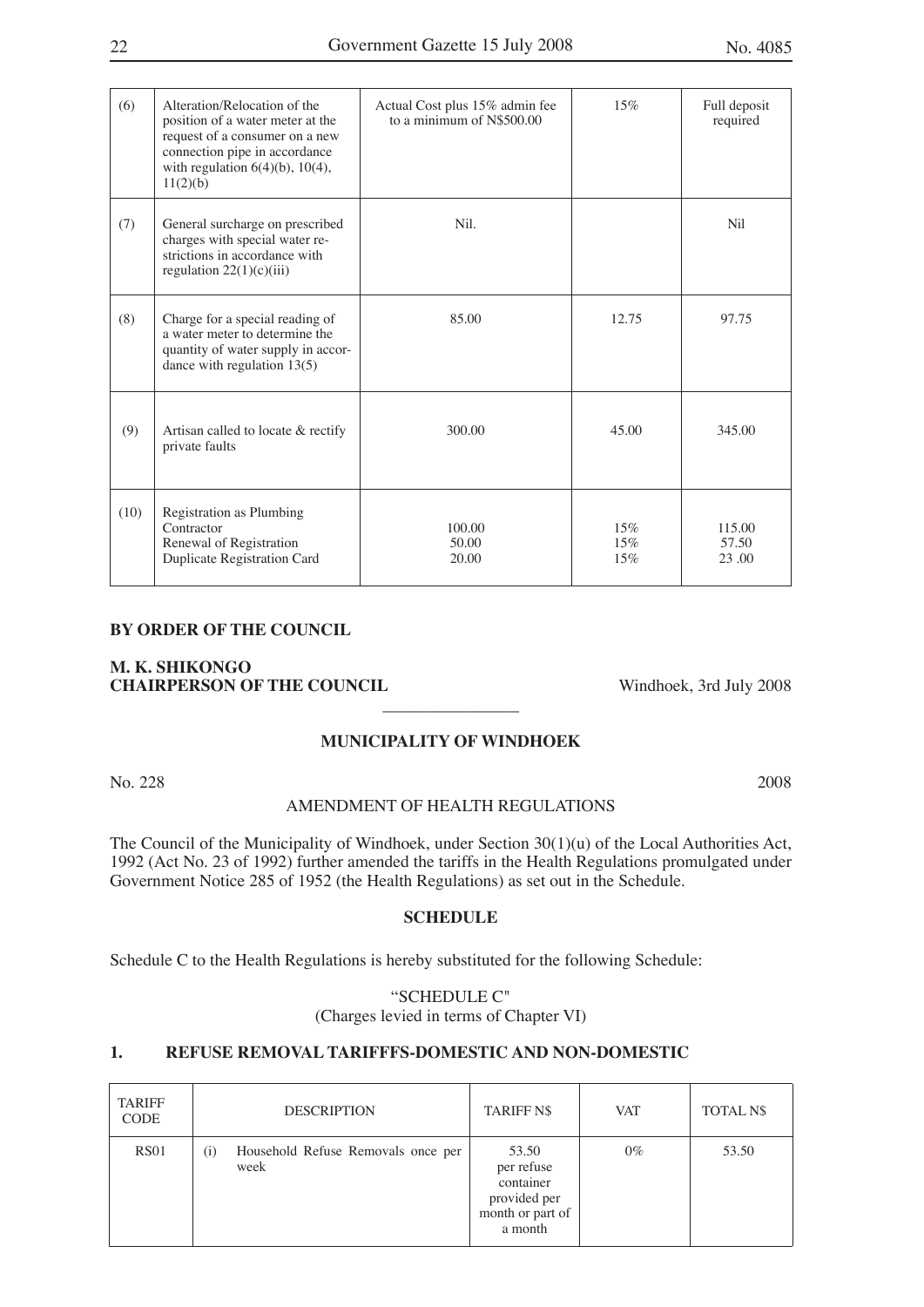| <b>RS05</b> | (ii) | Removals once per week for public<br>buildings and factories (business refuse<br>removal), excluding hazardous and<br>medical waste             | 160.49<br>per refuse<br>container<br>provided per<br>month or part of<br>a month                                                                                                                                                                  | 24.07  | 184.56 |
|-------------|------|-------------------------------------------------------------------------------------------------------------------------------------------------|---------------------------------------------------------------------------------------------------------------------------------------------------------------------------------------------------------------------------------------------------|--------|--------|
| <b>RS02</b> |      | (iii) Removals twice per week for public<br>buildings and factories (business refuse<br>removal), excluding hazardous and<br>medical waste      | 321.00<br>per refuse<br>container<br>provided per<br>month or part of<br>a month                                                                                                                                                                  | 48.15  | 369.15 |
| <b>RS03</b> |      | (iv) Removals three times per week for<br>public buildings and factories (business<br>refuse removal), excluding hazardous<br>and medical waste | 481.49<br>per refuse<br>container<br>provided per<br>month or part<br>of a month                                                                                                                                                                  | 72.22  | 553.71 |
| <b>RS04</b> | (v)  | Removals four times per week for public<br>buildings and factories (business refuse<br>removal),<br>excluding hazardous and<br>medical waste    | 641.97<br>per refuse<br>container<br>provided per<br>month or part<br>of a month                                                                                                                                                                  | 96.30  | 738.27 |
| <b>RS07</b> | (vi) | Daily removals for public buildings<br>and factories (business refuse removal),<br>excluding hazardous and medical waste                        | 802.47<br>per month or<br>part of a month<br>for the first<br>two refuse<br>containers<br>provided and<br>in addition<br>thereto a further<br>N\$160.49 per<br>month or part<br>of a month for<br>each additional<br>refuse container<br>provided | 120.37 | 922.84 |
| <b>RS08</b> |      | (vii) Minimum<br>charge<br>referred<br>in<br>to<br>regulation 7(a)(ii) of Chapter VI                                                            | 44.07<br>per month or<br>part of a month                                                                                                                                                                                                          | 6.61   | 50.68  |
| <b>RS20</b> |      | (viii) Informal Settlements removal                                                                                                             | 18.34<br>per household<br>per month or<br>part of a month                                                                                                                                                                                         | $0\%$  | 18.34  |

#### **2. AD HOC HOUSEHOLD REFUSE REMOVALS**

| <b>DESCRIPTION</b>                                                                                                                                                                                                           | <b>N\$TARIFF</b>                                                               | <b>VAT</b>                       | <b>TOTAL N\$</b><br>(VAT INCL.)                                                |
|------------------------------------------------------------------------------------------------------------------------------------------------------------------------------------------------------------------------------|--------------------------------------------------------------------------------|----------------------------------|--------------------------------------------------------------------------------|
| Ad hoc Household Refuse Removals:<br>1 x 240 litre container per removal<br>(a)<br>(b) 2 x 240 litre containers per removal<br>3 x 240 litre containers per removal<br>(c)<br>for each additional 240 litre container<br>(d) | 30.66<br>41.38<br>52.09<br>10.72<br>Per additional<br>container per<br>removal | $0\%$<br>$0\%$<br>$0\%$<br>$0\%$ | 30.66<br>41.38<br>52.09<br>10.72<br>per additional<br>container per<br>removal |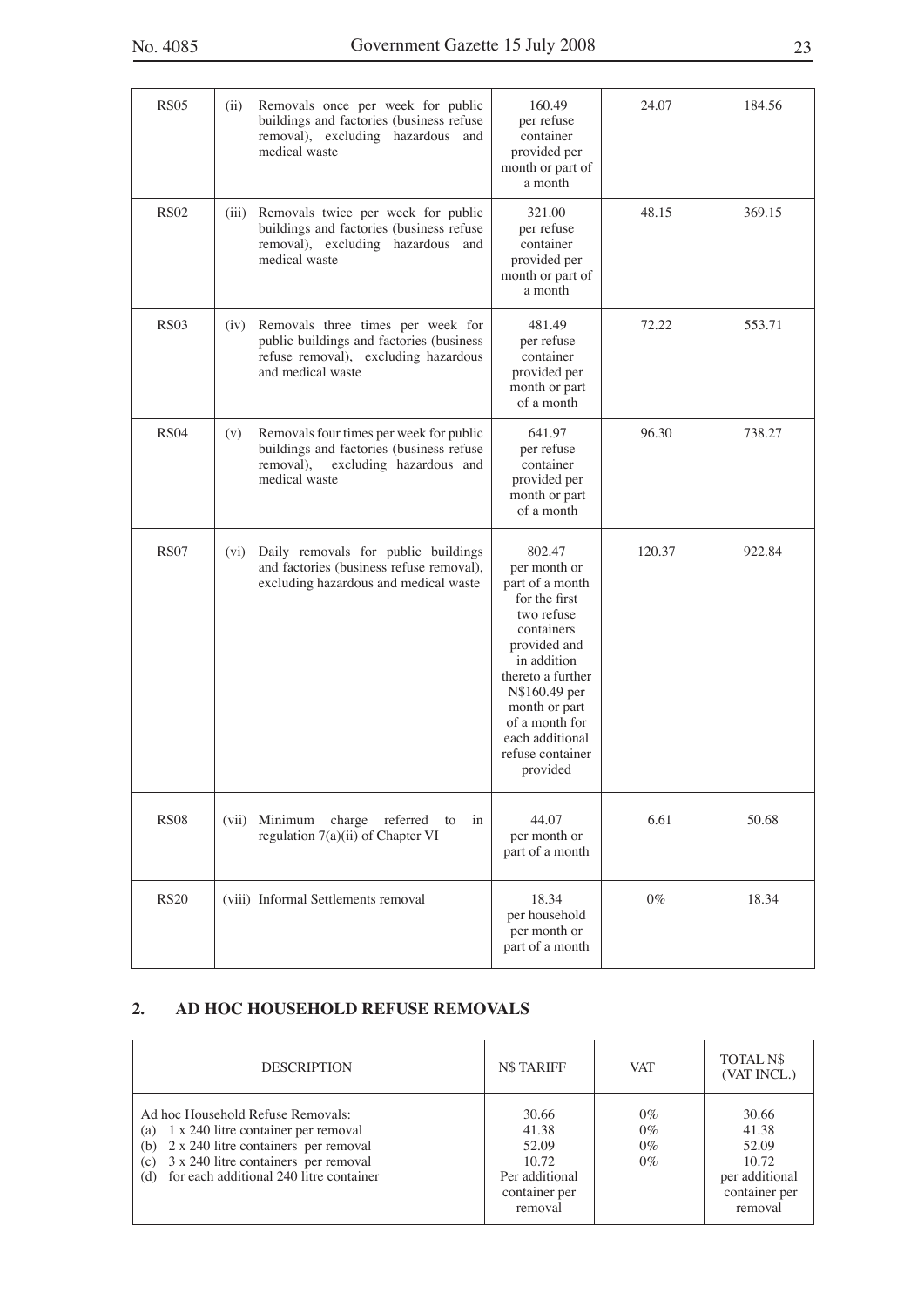| Rental of 240- litre Wheelie-Bins (Collected & Returned by<br>Client):<br>(a)<br>1 x 240 litre container rental per day<br>(b)<br>2 x 240 litre containers rental per day<br>3 x 240 litre containers rental per day<br>(c)<br>for each additional 240 litre container<br>(d)   | 15.00<br>25.00<br>35.00<br>15.00<br>per additional<br>container per<br>rental  | 2.25<br>3.75<br>5.25<br>2.25 | 17.25<br>28.75<br>40.25<br>17.25<br>per additional<br>container per<br>rental |
|---------------------------------------------------------------------------------------------------------------------------------------------------------------------------------------------------------------------------------------------------------------------------------|--------------------------------------------------------------------------------|------------------------------|-------------------------------------------------------------------------------|
| Rental of 240- litre Wheelie Bins (Delivered & Collected<br>by Council):<br>1 x 240 litre container rental per day<br>(a)<br>2 x 240 litre containers rental per day<br>(b)<br>(c)<br>3 x 240 litre containers rental per day<br>for each additional 240 litre container<br>(d) | 30.08<br>40.59<br>51.10<br>10.52<br>per additional<br>container per<br>removal | 4.51<br>6.09<br>7.67<br>1.58 | 34.59<br>46.68<br>58.77<br>12.10<br>per additional<br>container per<br>rental |

**3.** Removal of refuse of a larger quantity or more often than referred to under paragraphs 1 or 2 as also for the removal of manure, a special charge shall be levied as may be agreed upon mutually and as per application.

#### **4. REMOVAL OF CARCASSES**

| <b>DESCRIPTION</b>                                                                                                           | <b>N\$TARIFF</b>      | <b>VAT</b> | <b>TOTAL N\$</b><br>(VAT INCL.) |
|------------------------------------------------------------------------------------------------------------------------------|-----------------------|------------|---------------------------------|
| (i) Removal of any carcass of large stock from any premises<br>or place within the township area Schedule $\overline{C1}(f)$ | 266.22<br>per carcass | 39.93      | 306.15<br>per carcass           |
| Removal of any carcass of small stock including the<br>(i)<br>carcasses of pets Schedule $C1(g)$                             | 143.24<br>per carcass | 21.49      | 164.73<br>per carcass           |

#### **5. REMOVAL OF REFUSE IN BULK**

|       | <b>DESCRIPTION</b>                                                                                                                                                                    | <b>N\$TARIFF</b>                              | <b>VAT</b> | <b>TOTAL NS</b><br>(VAT INCL.)                |
|-------|---------------------------------------------------------------------------------------------------------------------------------------------------------------------------------------|-----------------------------------------------|------------|-----------------------------------------------|
| (i)   | Heavy objects and objects not easy to handle, e.g.<br>stone, iron, etc.                                                                                                               | 475.09<br>per load or<br>portion of a load    | 71.26      | 546.35<br>per load or<br>portion of a load    |
| (ii)  | Heavy refuse for example Building Rubble                                                                                                                                              | 475.09<br>per load or<br>portion of a<br>load | 71.26      | 546.35<br>per load or<br>portion of a<br>load |
| (iii) | Other refuse being lighter and easier to handle<br>for example Garden refuse: Provided that Council<br>may in its discretion remove refuse from erven and<br>sidewalks free of charge | 475.09<br>per load or<br>portion of a load    | 71.26      | 546.35<br>per load or<br>portion of a load    |

#### **6. DISPOSAL OF GENERAL REFUSE AT THE KUPFERBERG LANDFILL SITE**

|     | <b>DESCRIPTION</b>                                                                 | <b>N\$TARIFF</b> | <b>VAT</b> | TOTAL N\$<br>(VAT INCL.) |
|-----|------------------------------------------------------------------------------------|------------------|------------|--------------------------|
| (1) | by means of sedan motor vehicles including a sedan<br>motor vehicle with a trailer | 0.00             | $0\%$      | 0.00                     |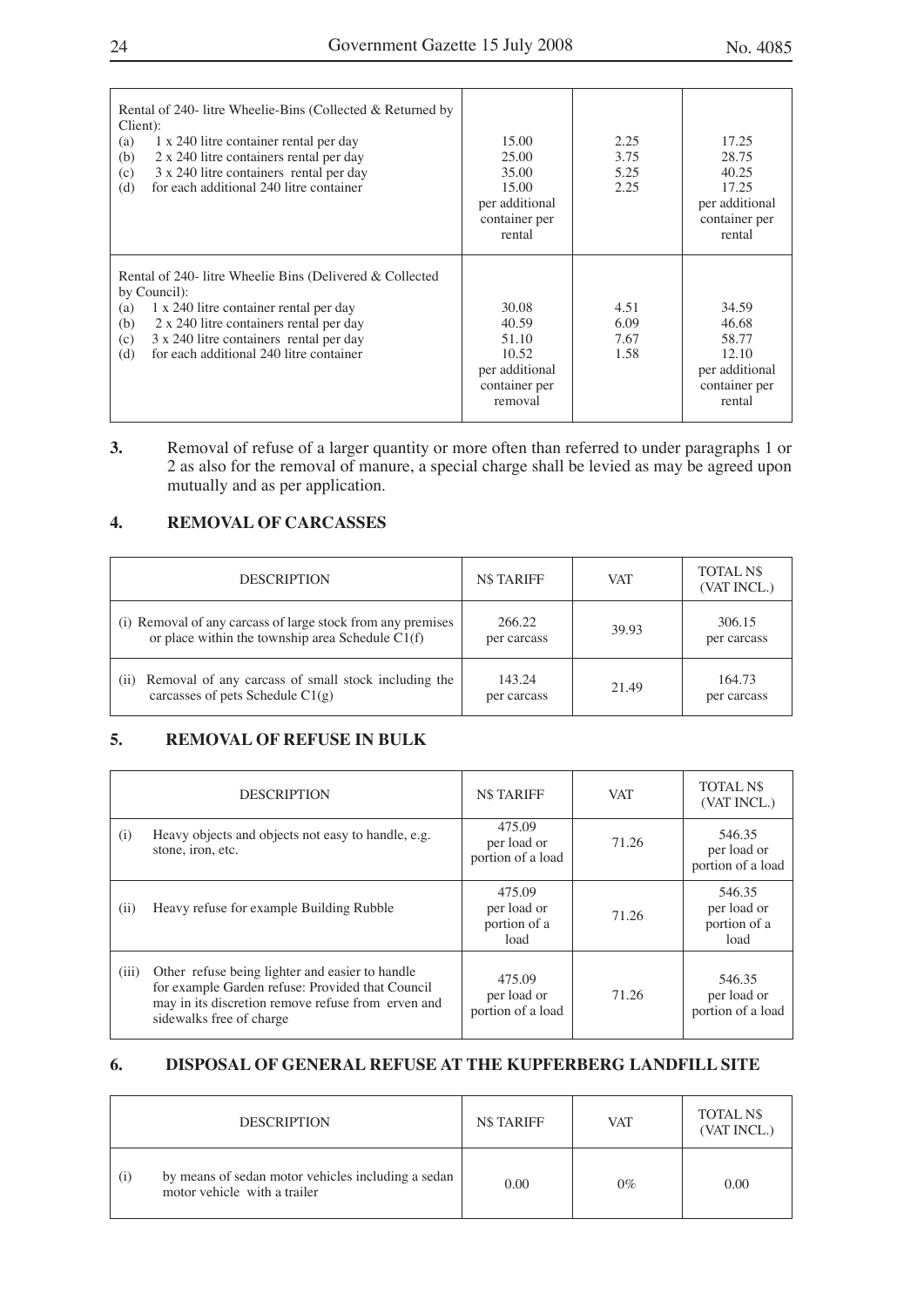| (ii)    | by means of light delivery vehicles with a payload<br>mass of 1500 kg and less on Saturdays and Sundays                                                                            | 0.00                                        | $0\%$  | 0.00                                        |
|---------|------------------------------------------------------------------------------------------------------------------------------------------------------------------------------------|---------------------------------------------|--------|---------------------------------------------|
| (iii)   | by means of vehicles in (ii) on weekdays and all<br>other trucks and commercial vehicles every day of<br>the week per ton or part thereof                                          | 122.85                                      | 18.43  | 141.28                                      |
| (iv)    | But by means of vehicles in (iii) where the<br>weighbridge at Kupferberg is inoperative                                                                                            | 18.96<br>per cubic meter<br>or part thereof | 2.84   | 21.80<br>per cubic meter<br>or part thereof |
| (v)     | per tyre of tyres up to 40 cm rim size                                                                                                                                             | 0.00                                        | $0\%$  | 0.00                                        |
| $(v_i)$ | per tyre of tyres larger than 40cm rim size                                                                                                                                        | 0.00                                        | $0\%$  | 0.00                                        |
| (vii)   | on site of clean and recyclable paper, cardboard,<br>plastic, glass, metal or cans at the recycling yard                                                                           | 0.00                                        | $0\%$  | 0.00                                        |
| (viii)  | after hours of any refuse or waste under any<br>paragraph of this Schedule, an additional amount<br>per load disposed of                                                           | 1086.75                                     | 163.01 | 1 249.76                                    |
| (ix)    | by persons residing outside the borders of<br>Windhoek, and for which authorization has been<br>granted by council, an additional amount per cubic<br>meter or ton or part thereof | 1 250.00                                    | 187.50 | 1437.50                                     |

#### **7. DISPOSAL OF HAZARDOUS WASTE REFUSE AT THE KUPFERBERG LANDFILL SITE PER CUBIC METER OR TON OR PART THEREOF**

|        | <b>DESCRIPTION</b>                                                                                                                                                                 | <b>N\$TARIFF</b> | <b>VAT</b> | <b>TOTAL NS</b><br>(VAT INCL.) |
|--------|------------------------------------------------------------------------------------------------------------------------------------------------------------------------------------|------------------|------------|--------------------------------|
| (i)    | Any material excluding pre-treatment                                                                                                                                               | 187.49           | 28.12      | 215.61                         |
| (ii)   | Any material requiring pre-treatment by ash<br>blending (fly-ash)                                                                                                                  | 391.23           | 58.68      | 449.91                         |
| (iii)  | Any material requiring pre-treatment with lime                                                                                                                                     | 506.53           | 75.98      | 582.51                         |
| (iv)   | Medical waste per kg                                                                                                                                                               | 7.00             | 1.05       | 8.05                           |
| (v)    | Asbestos contaminated material per cubic meter                                                                                                                                     | 43.48            | 6.52       | 50.00                          |
| (vi)   | Animal carcasses $>$ 50 $kg$ to be trenched                                                                                                                                        | $36.85$ per unit | 5.53       | $42.38$ per unit               |
| (vii)  | Animal Carcasses $<$ 50 kg to be trenched                                                                                                                                          | $10.86$ per unit | 1.63       | 12.49 per unit                 |
| (viii) | by persons residing outside the borders of Windhoek,<br>and for which authorization has been granted by<br>council, an additional amount per cubic meter or ton<br>or part thereof | 1300.00          | 195.00     | 1495.00                        |